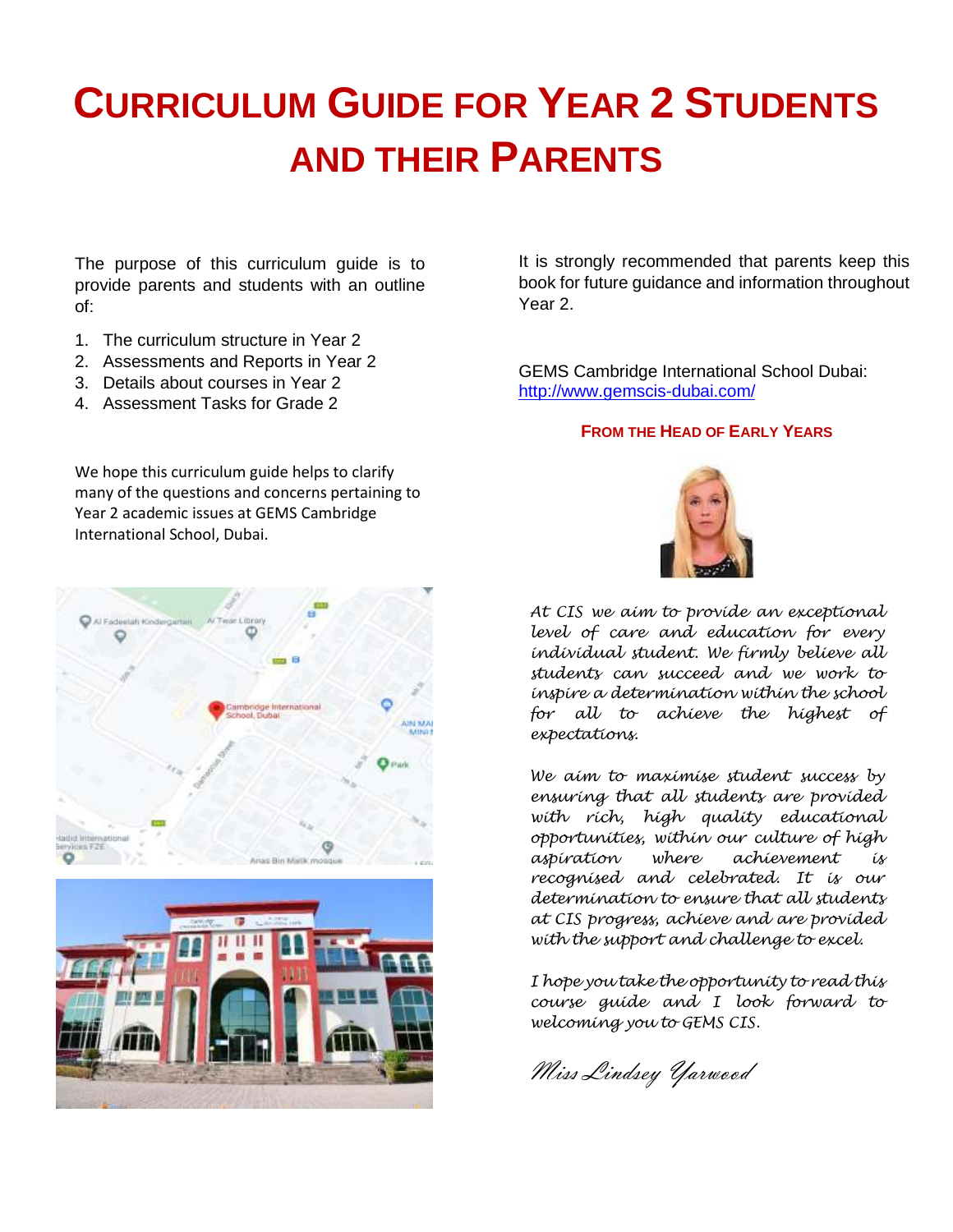## **CONTENTS:**

#### **SECTION 1: SCHOOL INFORMATION**

#### **SECTION 2: CORE COURSES**

#### **SECTION 4: ASSESSMENT**

| Assessment Policy and Procedures  25   |    |
|----------------------------------------|----|
|                                        |    |
|                                        |    |
|                                        | 25 |
|                                        |    |
| National Curriculum CIS Point Scale 27 |    |
|                                        |    |
|                                        |    |

#### **SECTION 5: REPORTING**

#### **…………….. SECTION 3: FOUNDATION COURSES**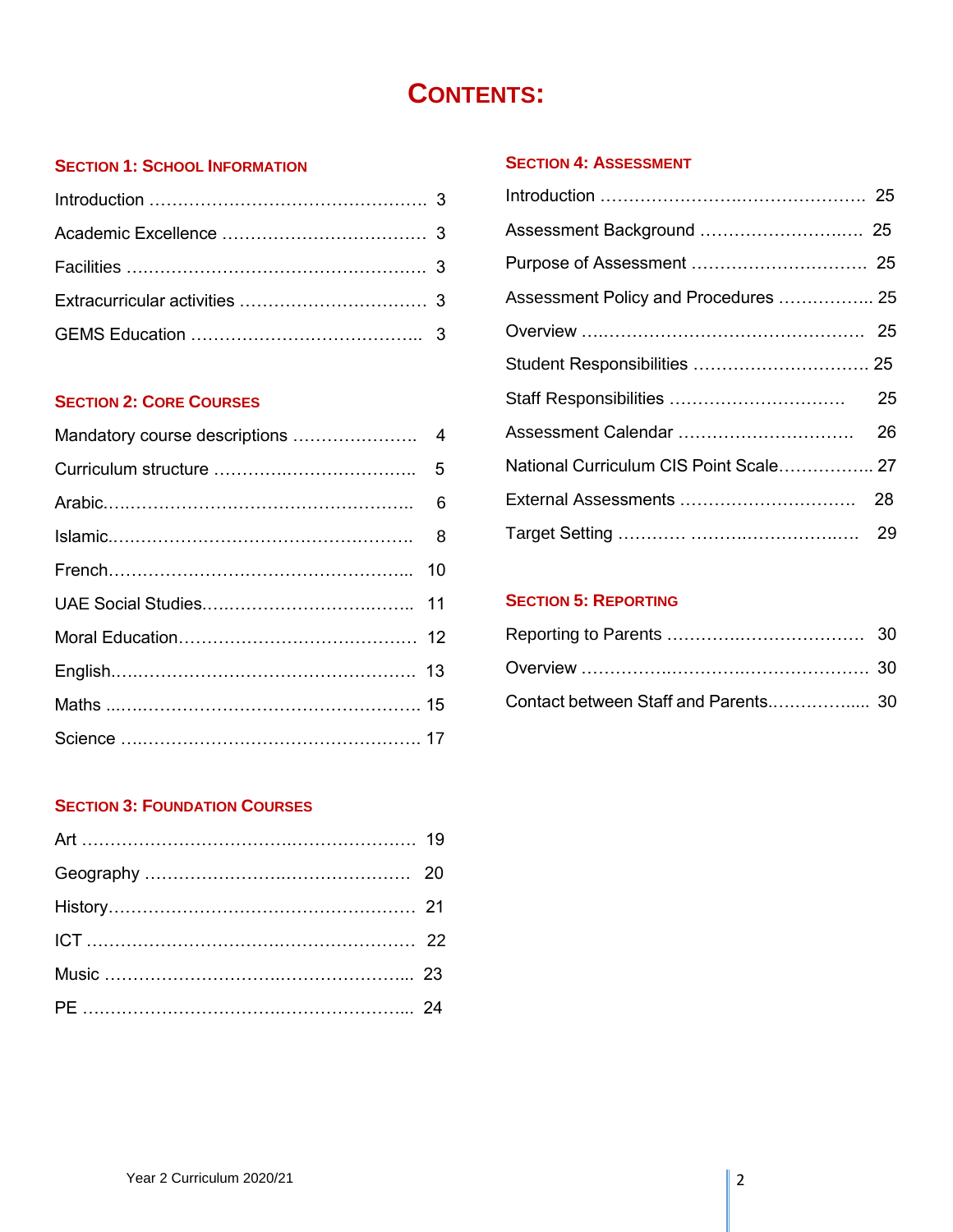# SECTION 1: SCHOOL INFORMATION

#### **INTRODUCTION**

Cambridge International School (CISD) offers the internationally recognised National Curriculum for England and prepares students to take the International General Certificate of Secondary Education (IGCSE) courses, the Advanced Subsidiary (AS) and A Level Examinations of the Universities of Cambridge and London (UK), consistently producing results well above the UK national average, year after year. The school is an approved center for the University of Cambridge Local Examinations Syndicate and for London University.

#### **ACADEMIC EXCELLENCE**

Over the past 35 years, GEMS students have been accepted to 590 universities in 41 countries. Our students have won over 700 regional and international awards.

#### **BUILDING AND FACILITIES**

The school provides high quality, affordable education to students of all nationalities. The well-designed classrooms and vibrant campus are well suited to create the perfect creative blend so necessary for a multi-cultural setting that well suites learning and provides quality education that is the hallmark of GEMS schools.

Our additional facilities include a sports hall, outdoor football pitch, basketball court, cricket nets, swimming pool, and Science labs, ICT labs and library.

#### **EXTRA-CURRICULAR ACTIVITIES**

School teams and clubs are established in basketball, football, cricket, badminton, swimming, and athletics, Eco, Arabic, French and ELL (English Language Learners). After school activities such as art and craft, clay modelling, performing poetry, gardening, jewellery making, debate, are also offered to engage the interest and enthusiasm of all students.

#### **GEMS EDUCATION**

CISD is part of the GEMS Education network, which has been in the education sector for over 50 years and has a global network of award winning international schools. The GEMS global network of award winning international schools provides a high quality, values based education learning to over 142,000 students from 151 countries, employing over 11,000 education professionals, specialists and staff from around the world.

#### **Textbooks**

At Cambridge International School, we plan and deliver creative, engaging lessons across all areas of the National Curriculum. In the Primary School, we do not use textbooks in the large majority of our subjects, including English, Maths and Science.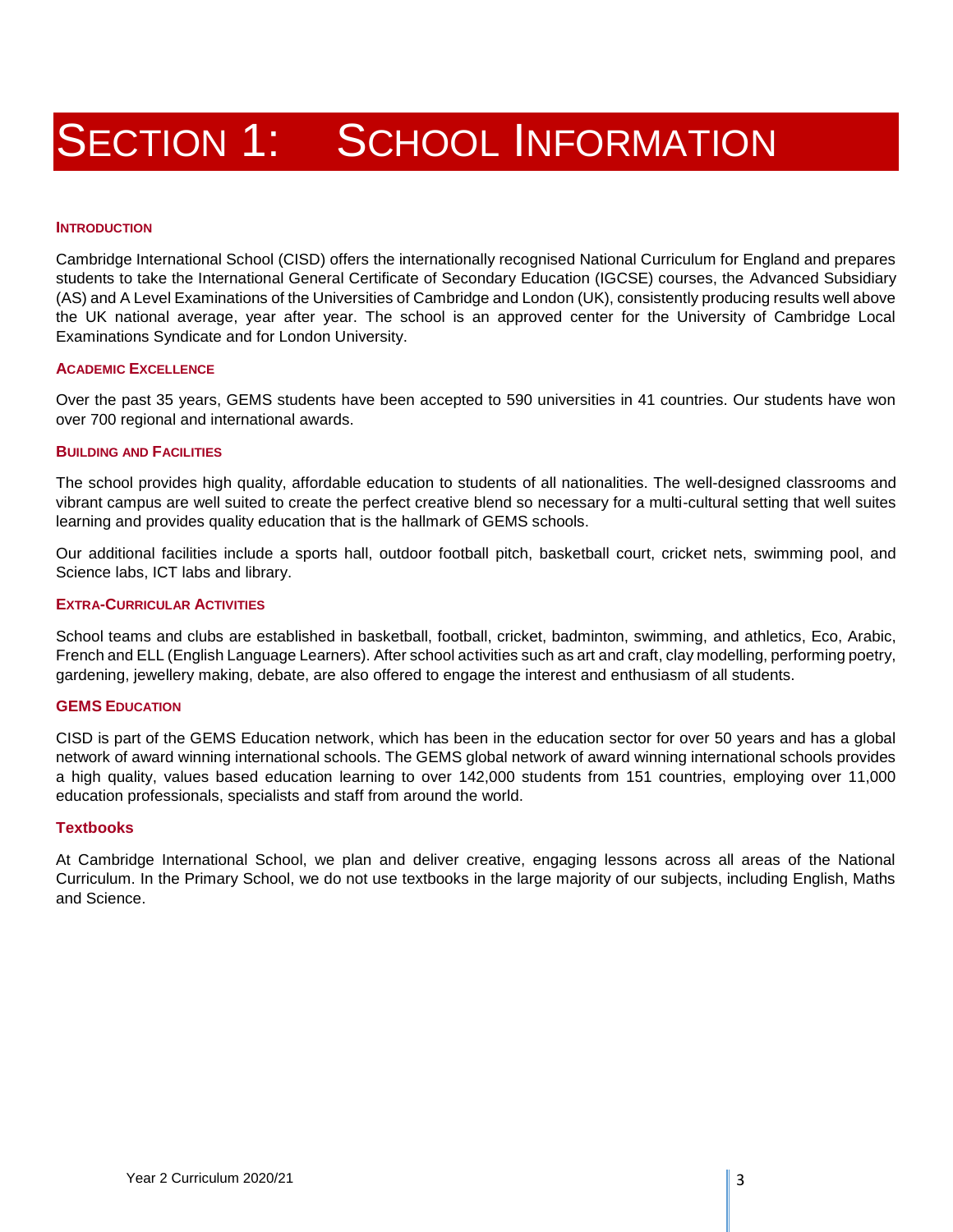

Cambridge International School is a HPL School, aiming for World Class Status.

High Performance Learning is a research-based, pedagogy-led philosophy that responds to our growing understanding of human capability. It normalises high performance for all students and uses a unique teaching and learning framework to systematically develop the cognitive skills, values, attitudes and attributes needed for lifetime success.

It is very evident when you are in the school that a High Performance culture is truly embedded into everything we do; from the children articulating their learning in the classroom, to children working collaboratively and engaging in creative and critical thinking tasks across all areas of learning. Pastorally, students are also given the opportunity to develop their skills within Values, Attitudes and Attributes (VAAs), supporting every student to overcome barriers and build numerous strategies to help them overcome challenges along their learning journey.

As we approach the third and final term, we continue to embed High Performance Learning through carefully planned lessons which incorporate the 5 Advanced Cognitive Performance Characteristics (ACPs) and are identified as the following skills: Meta-cognition, Linking, Realising, Creating and Analysing.

To make these VAAs and ACPs easier for our Primary students to remember and link learning to, we have introduced HPL characters to create those connections, in a child-friendly environment, they include:

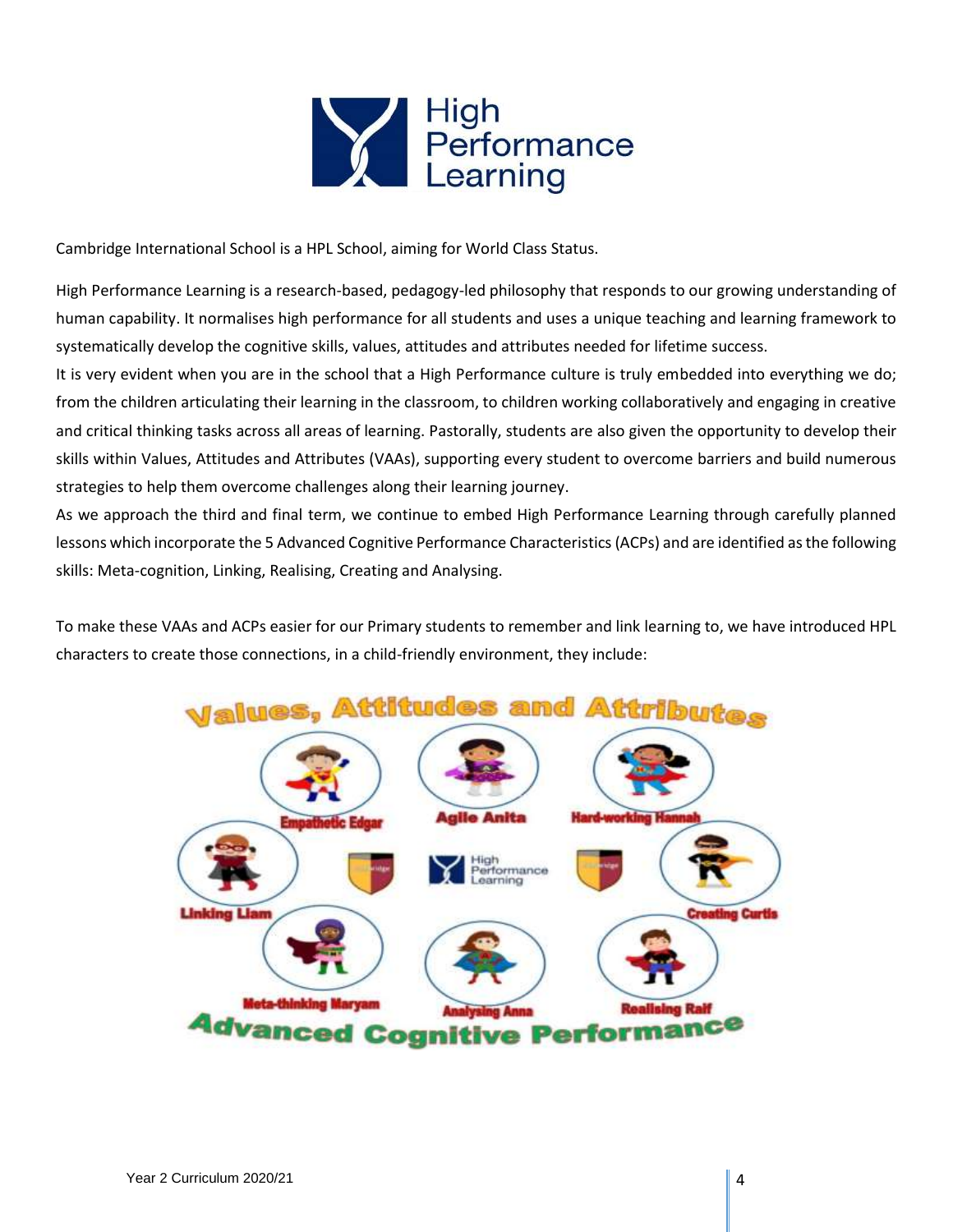## SECTION 2: CORE COURSES

## **MANDATORY COURSE DESCRIPTIONS:**

Arabic (For Arabs and Non-Arabs)

Islamic (For Arabs and Non – Arabs) or PSHE (For non-Muslims)

UAE Social Studies (For Arabs and Non-Arabs)

English

**Mathematics** 

**Science** 

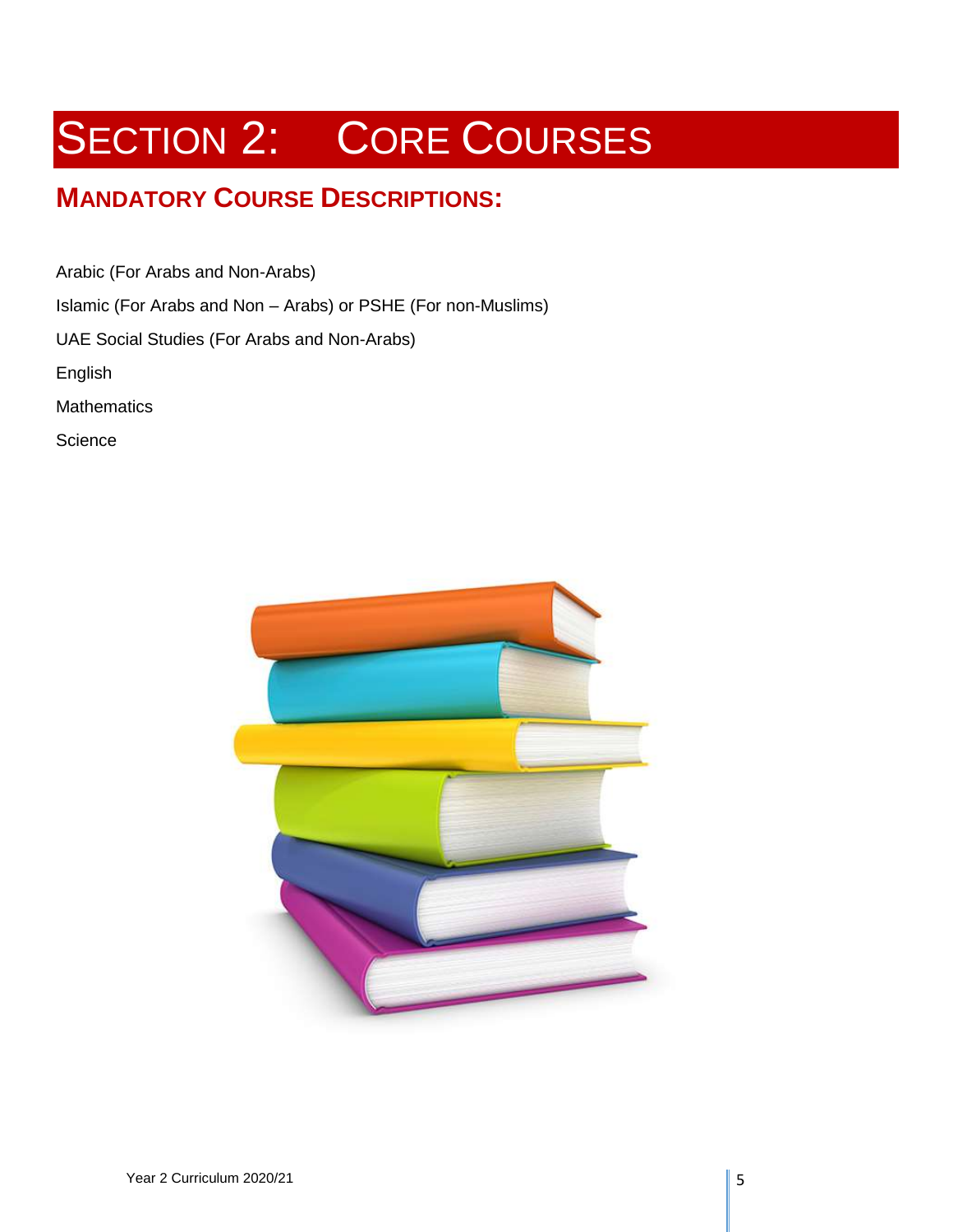# SECTION 2: CORE COURSES

## **CURRICULUM STRUCTURE:**

All Grade 2 students at GEMS CIS will study the following courses:

| <b>Arabic</b>                                                                                  | 4 classes a week |
|------------------------------------------------------------------------------------------------|------------------|
| <b>Islamic / PSHE</b>                                                                          | 2 classes a week |
| <b>Social Studies</b>                                                                          | 1 class a week   |
| Integrated Core Curriculum: English, 15 classes a week<br><b>Maths, Science and Humanities</b> |                  |

In addition to these compulsory courses, students also have an opportunity to study National Curriculum courses in:

| Art                       | 1 class a week   |
|---------------------------|------------------|
| <b>ICT</b>                | 1 class a week   |
| Music                     | 1 class a week   |
| <b>Physical Education</b> | 2 classes a week |
| <b>Moral Education</b>    | 1 class a week   |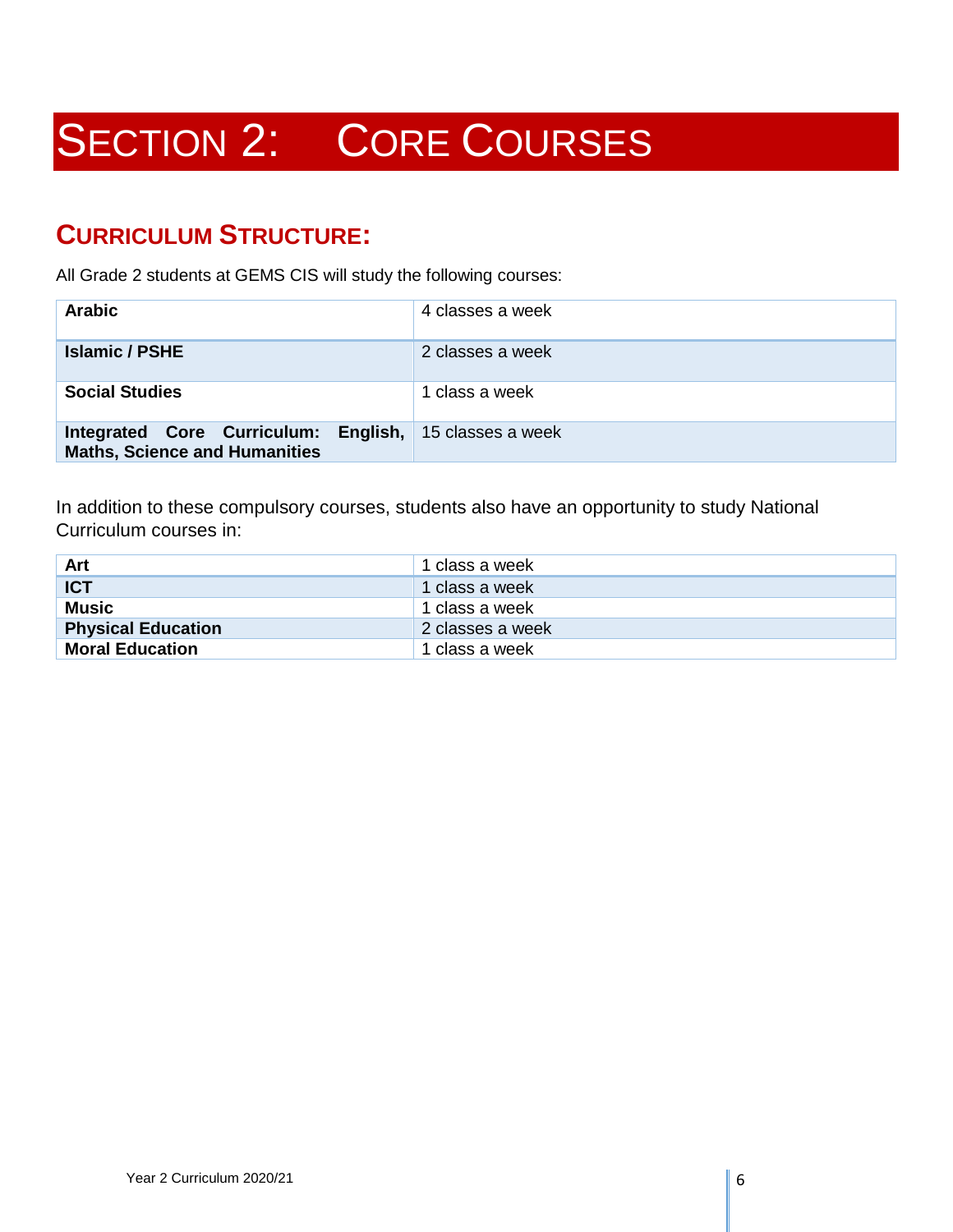

**اللغة العربية للطالب الناطقين بها القسم : اللغة العربية للناطقين بها المعلم : سهام البلتاجي المنهج : منهج اللغة العربية للطالب العرب التابع لوزارة التربية والتعليم .**

**وفقا لوزارة التربية والتعليم يجب على كل الطالب العرب دراسة اللغة العربية من الصف األول حتى الصف الثانى عشر .**

#### **وصف المنهج :**

**العربيةُ على يعتمد المنهج الوزاري لدولة اإلمارات العربية المتحدة على أسس وطرائق التعلم العالمية إلكساب اللغات ألبنائها، وتأتي اللغةُ** رأس أولوياتها بفروعها المختلفة، حتى يتمكن الطلابُ من إتقانها ويكونوا قادرينَ على تطوير مهاراتهم اللغوية وجعلهم يقرؤون بصورة **مستقلة، يحللون، يُناقشون، يُبدعون، يبحثون.**

**وذلك من خالل تكيف الطالب مع عدد ساعات لتعلم اللغة العربية ) 275 دقيقة ( في األسبوع لطالب الصف ) 2 ( وذلك حسب توجيهات الوزارة**

- **- المهارات التي ينبغي على الطالب إتقانها لهذا العام حسب معايير الوثيقة الوطنية :**
- **مهارة الكتابة : أن ينتج المتعلم نصوصا متقدمة مع االنتباه للمحتوى والقواعد واإلمالء و تحتوي على معلومات من مصادر متعددة .**
	- مهارة القراءة : أن يعرف المهارات الصوتية والتحليل الصوتي وجذور الكلمات وأن يقرأ مستقلًا بمستوى عال من الدقة والسرعة ويقرأ جملًا مظهرًا الغرض والفهم منها ويقارن دائمًا بين النصوص المقروءة ويذكر الفكرة الرئيسة في نص معلوماتي متعدد **الفقرات .**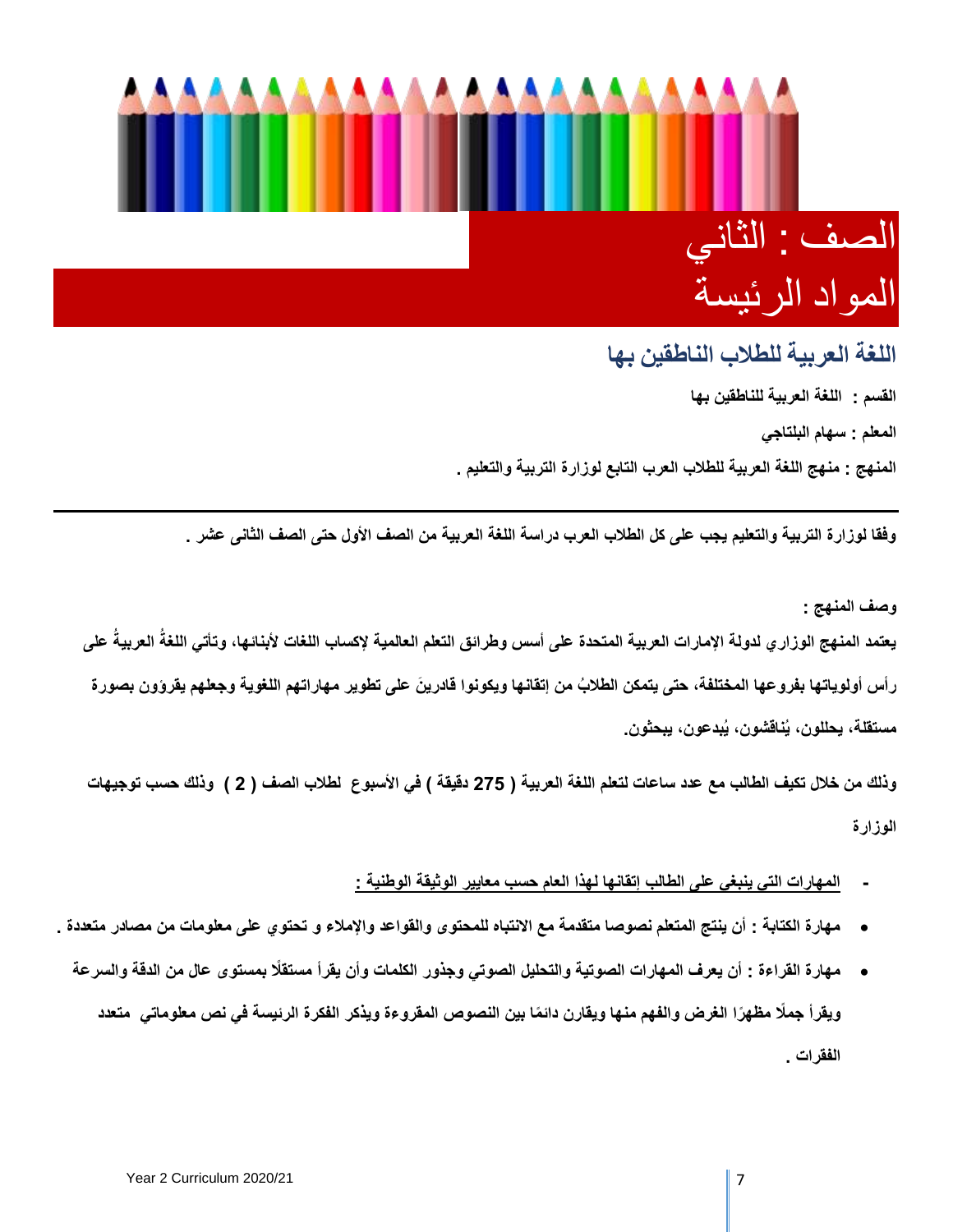- مهارة الاستماع : أن يستمع بتركيز إلى نصوص متنوعة مراعيًا آداب الاستماع مظهرًا تقاعلًا مع المسموع ويناقش القضايا الشائعة **من خالل التبادل المتعدد لألفكار حول معلومة أو مادة .**
- **مهارة التحدث : أن يتحدث دائ اما عن خبراته أو يسرد قصة باستخدام لغة مجازية مناسبة مع ذكر التفاصيل باللغة العربية الفصيحة .**

التقييم طرق التقييم هي كل من (اختبارات ، مشاريع كبرى ، عروض تقديمية) وتكوينية (مسابقات ، إملاء ، مناقشات ، لعب أدوار ،

**وأنشطة دراسية أخرى.**

## SECTION 2 : CORE COURSES

#### **ARABIC:**

According to the Ministry of Education ruling, it is compulsory that students study Arabic from Year 1 to 9.

#### **Course Description:**

**Arabic for Non - Arabs:** This course is designed for non-native speakers and uses a communicative language approach. This approach focuses on the importance of making learning the language communicative and relevant to everyday life through utilising activities and topics that focus on the receptive skills mainly, listening and the productive skills mainly, and speaking. By focusing on those communicative skills we aim to produce learners who are "functional" in the language and who understand the nuances of the Arab culture they live in. In addition to that, students will learn to write from right to left Arabic script and alphabet. Students should start to read and write with a certain degree of fluency

#### **What will students learn?**

Students receive 4 Arabic lessons a week (55 minutes each). We have two sections for each year group (Arabic for Arabs and Arabic for Non-Arabs)

| YEARS OF STUDY   | <b>LISTENING</b>                                                                                                                                                                                                                                                                                            | <b>SPEAKING</b>                                                                                                                                                                                                                                                                                                                                                                                                                                                                                                                          | <b>READING</b>                                                                                                                                                                                                                                                                                                                                                         | <b>WRITING</b>                                                                                                                                                                                                                                                                                       |
|------------------|-------------------------------------------------------------------------------------------------------------------------------------------------------------------------------------------------------------------------------------------------------------------------------------------------------------|------------------------------------------------------------------------------------------------------------------------------------------------------------------------------------------------------------------------------------------------------------------------------------------------------------------------------------------------------------------------------------------------------------------------------------------------------------------------------------------------------------------------------------------|------------------------------------------------------------------------------------------------------------------------------------------------------------------------------------------------------------------------------------------------------------------------------------------------------------------------------------------------------------------------|------------------------------------------------------------------------------------------------------------------------------------------------------------------------------------------------------------------------------------------------------------------------------------------------------|
| <b>Two Years</b> | The listener can recognize a<br>٠<br>number of words and<br>common expressions in<br>their context, and then<br>understands them.<br>including words derived<br>from other languages.<br>The listener may<br>٠<br>understand more than one<br>expression at a time, and<br>may need repetition to do<br>50. | The speaker can<br>٠<br>communicate about very<br>familiar topics using<br>memorized words and<br>expressions that are limited<br>to the context in which the<br>language was acquired.<br>The speaker can respond to<br>direct questions using two or<br>three words at a time, or<br>using some memorized<br>language.<br>The speaker frequently<br>pauses as he searches for<br>simple words, or he repeats<br>the words and phrases of<br>the person he is conversing<br>with. He sometimes uses<br>words from his mother<br>tonque. | The reader can recognize all<br>۰<br>letters of the alphabet in<br>their different forms and<br>placements in words.<br>The reader can recognize a<br>number of words and<br>expressions within context,<br>including words borrowed<br>from other languages.<br>The reader rarely<br>۰<br>understands more than a<br>single sentence, and usually<br>needs to reread. | The writer can write a<br>limited number of<br>memorized words and<br>phrases in a familiar<br>context. He shows good<br>accuracy when writing<br>about several simple<br>familiar topics.<br>The writer can fill out<br>$\bullet$<br>official forms with simple<br>limited personal<br>information. |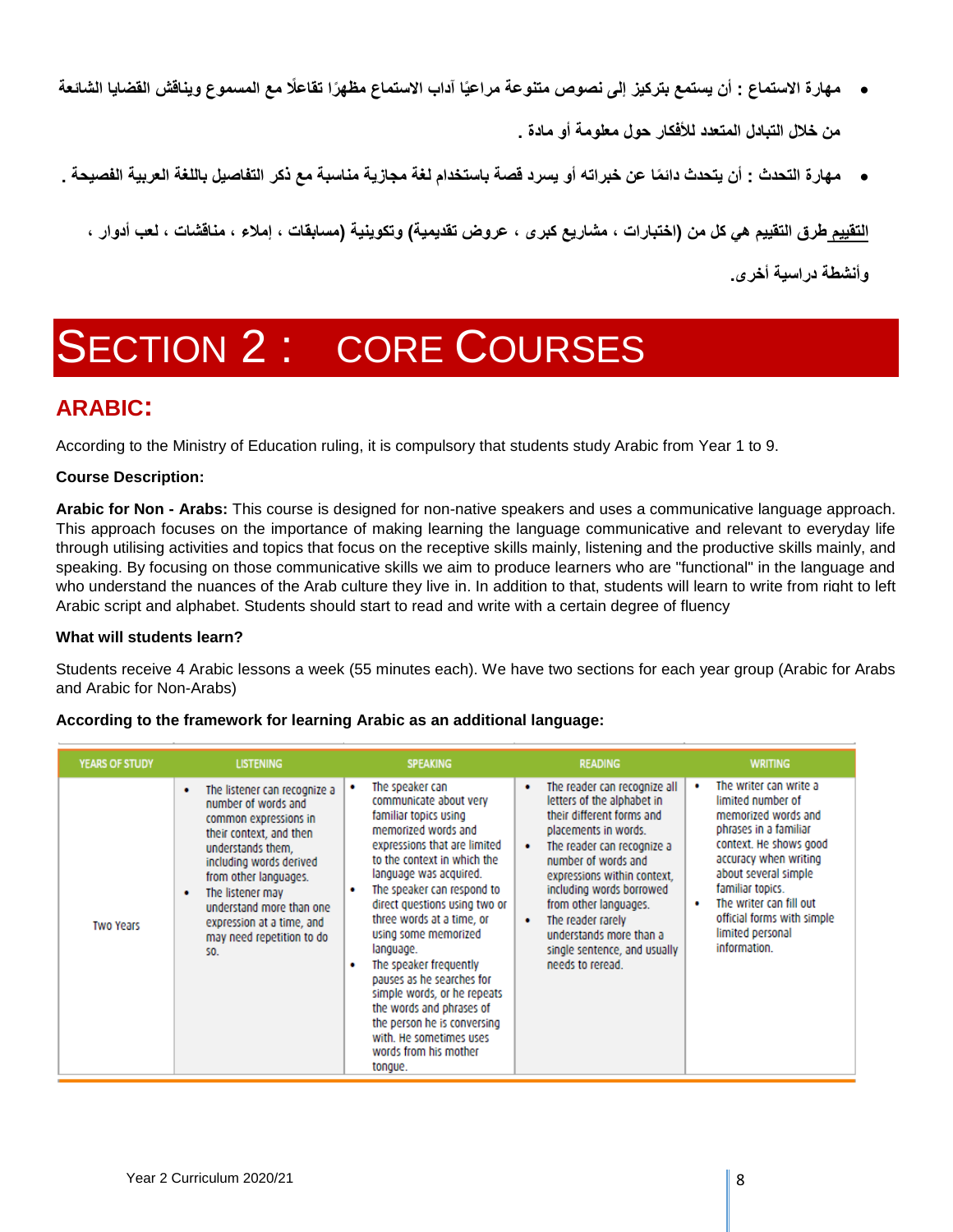#### **Assessment:**

Assessment methods are both summative (tests, major projects, and presentations) and formative (quizzes, dictation, discussions, role-plays, and other class activities





قسم التربية اإلسالمية رئيسة قسم التربية اإلسالمية : لينا إسماعيل عبد السالم المنهج : التربية اإلسالمية الخاصة بالعرب

يجب على جميع الطالب المسلمين دراسة مادة التربية اإلسالمية وذلك طبقا لقواعد وزارة التعليم.

وصف المنهج:

سيقوم الطلاب بدراسة حصتين للتربية الإسلامية في الأسبوع و سوف تكون المدة الزمنية للحصة خمسة وخمسون دقيقة، كما ينقسم الطلاب في المرحلة الدراسية إلى قسمين: قسم التربية الإسلامية للعرب وقسم التربية الإسلامية لغير العرب .

ونأمل أن يكون كل طالب مسلم من طلاب مدرسة كامبردج الدولية فخورًا بكونه مسلمًا وأن تتكون لديه المعرفة الأساسية للدين الإسلامي، كما أن هدفنا هو أن يتعرف الطلاب المسلمون على العقيدة و الأخلاق الإسلامية والتي أكدها القرآن الكريم والسنة النبوية فيمكنهم حينها تطبيق ما تعلموه في مواقفهم الحياتية، كما نولى اهتمامنا للمناسبات الدينية مثل عيد الفطر وعيد الأضحى حتى يدر ك الطلاب أهميتهما.

سوف يقوم الطلاب بدراسة سيرة سيدنا محمد صلى الله عليه وسلم؛ فهو قدوتنا في الإسلام و سوف يستخلص الطلاب الدروس المستفادة من سيرته العطرة وتطبيقها في حياتهم.

سيتم توفير كافة المصادر الالزمة على مواقعنا التالي:

**http://islamic.cis-dubai.com/.**

#### منهج التربية اإلسالمية للطالب العرب

يستند منهج كامبردج للتربية اإلسالمية إلى المنهاج الدراسي الموصى به في دولة اإلمارات العربية المتحدة والذي يهدف إلى تطوير المتعلمين فيما يلي:

- الوعي الكامل لمفاهيم )اإلسالم( و)اإليمان( عن طريق ممارسات دينية متوافقة مع الواقع .
- الوعي بكيفية تغلغل القضايا الروحية واألخالقية مثل )اإلحسان( في الخبرات الحياتية والتي تتعلق بحياة الطالب الخاصة.
	- احترام التقاليد الدينية والثقافية لدولة اإلمارات العربية المتحدة والعالم أجمع.
- تطوير المهارات العقلية كالبحث و التفكير الناقد لتمكين الطالب من اتخاذ قرارات مستنيرة وخيارات صحيحة. وفقًا لتعاليم الدين اإلسالمي الصحيح .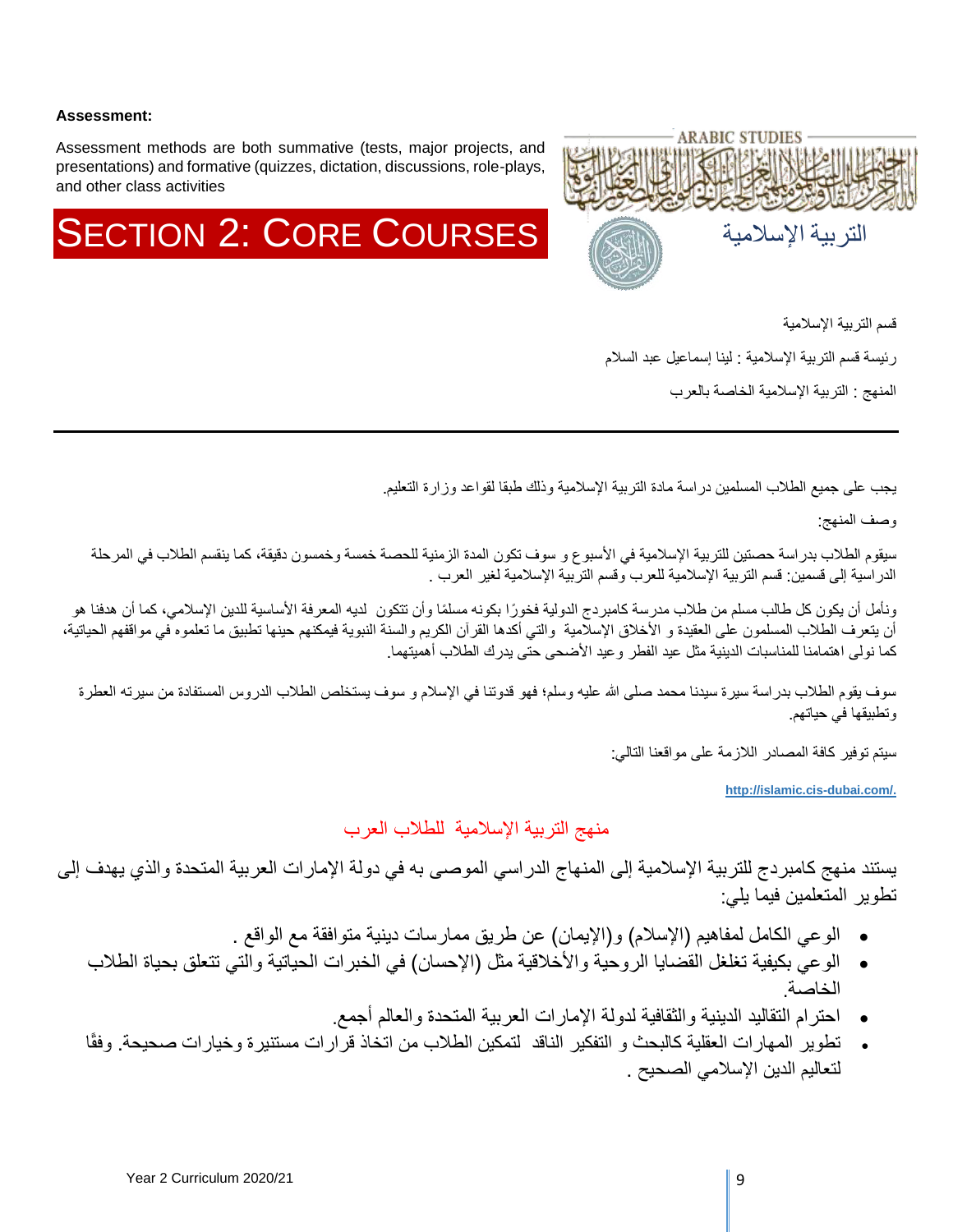التقييم : سيتم تقييم الطلاب من خلال التقييم المبدئي و التقييم الختامي و أيضًا من خلال ملاحظات المعلم - تلاوة و حفظ القرآن الكريم و تفسيره.

## **SECTION 2: CORE COURSES**

### **ISLAMIC:**

**Faculty:** Islamic

**Course**: MOE Islamic curriculum (Arabs – Non- Arabs)





According to the Ministry of Education ruling, it is compulsory that Muslim students study Islamic studies.

#### **Course Description:**

Students receive 2 Islamic lessons a week (55 minutes each). We have two sections for each year group (Islamic for Arabs and Islamic for Non-Arabs)

We hope every Muslim student at CIS is proud to be a Muslim and learns the basic knowledge of the religion. Our aim is acknowledge all Muslim students regarding the pillars of Islam, the Islamic faith and morals and is able to efficiently apply to life. To increase the knowledge of Islam we share with students, the stories of prophets, manners of living in a Muslim's life. We also pay attention to the religious occasions such as Eid Al-fitar and Eid Aladha, so that students realise their importance and value. All the resources will be available in our website: [http://islamic.cis-dubai.com/.](http://islamic.cis-dubai.com/)



#### **What will students learn?**

Cambridge's Islamic Education Syllabus is based on UAE recommended Curriculum of study and aims to develop in learners the following:

- An understanding of the concepts of commitment (Islam) and faith (Imaan) in a religious tradition.
- An awareness of how spiritual and moral issues (Ihsaan) permeate life experiences and the manner in which those may relate to students' own lives.
- A respect for the diverse range of religious and cultural traditions in the UAE and the wider world.
- A range of investigative, critical and moral thinking skills to enable them to make informed choices and decisions

#### **Assessment:**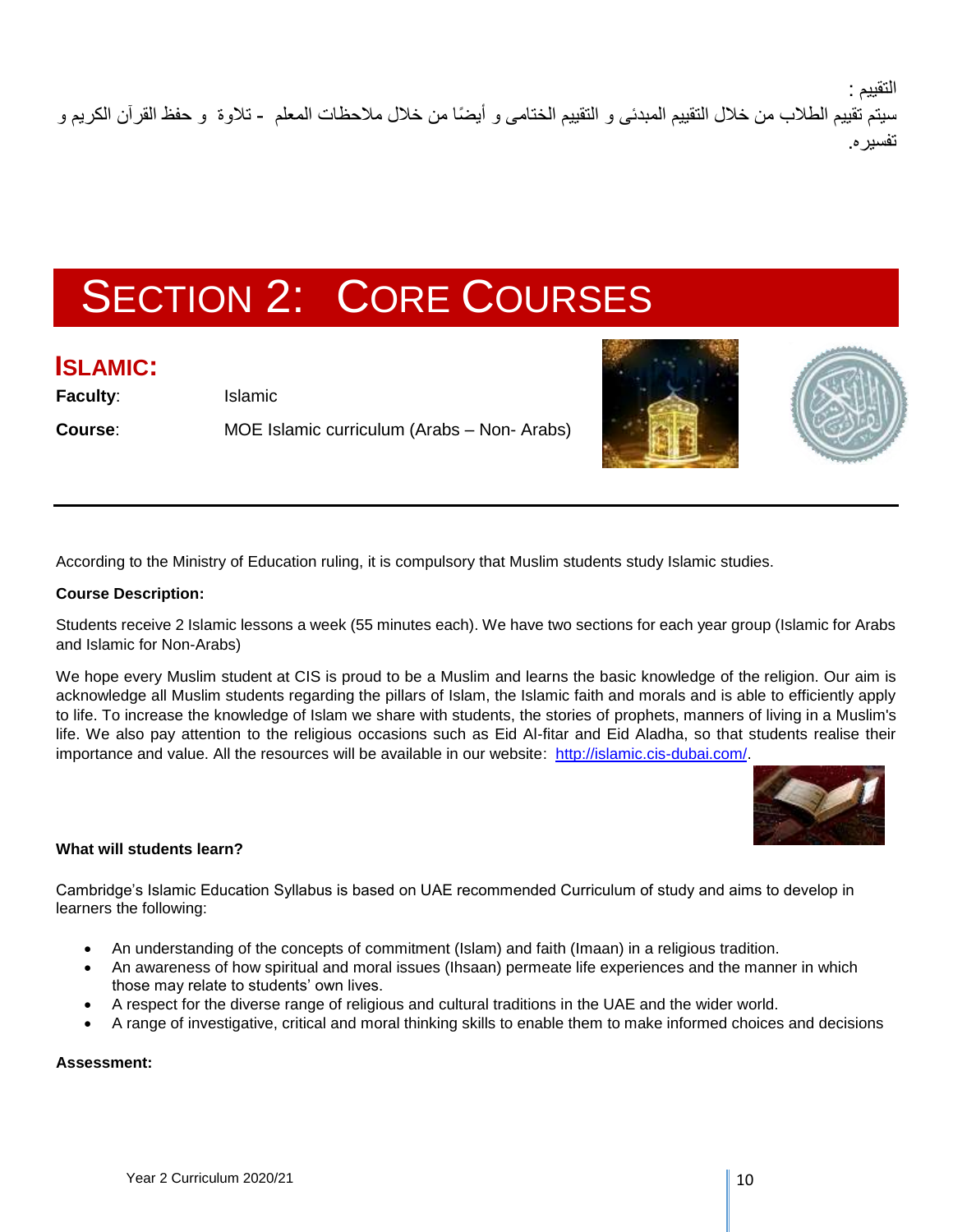Student's assessment will include formative and summative evaluations. Informal assessments will include teacher observations, whole class and group discussions, oral recitation and daily coursework sheets. Formal assessments include projects, quizzes, tests, and oral testing for Qurán memorization and Suwar's meanings.



## SECTION 2: CORE COURSES

## **UAE SOCIAL STUDIES:**

**Course**: MOE UAE Social Studies curriculum

According to the Ministry of Education ruling, it is compulsory that students study UAE Social Studies. Students receive 1 Social Studies lessons a week (55 minutes).

#### **Course Description:**

Social Studies program provides the student with an orientation to their place in the world in terms of both location and time. It explores the ways in which different peoples acquire and use resources and the way in which they organize and govern themselves to create productive societies. Students also learn the mutual impact people and landforms have on each other and the importance of Geography in understanding the human condition. To assist students in their studies they learn to use maps, globes and a wide range of print and electronic resources. Social Studies units are often integrated with the writing program to provide an authentic context for student writing.

#### **What will students learn?**

Topics of study include but are not limited to:

- UAE Connecting to the World Looking at UAE's location in the continent and on the globe, students will explore landforms and how societies interact with their environments. Common commodities and natural resources, imports and exports, transportation, and other aspects of looking at how parts of the world are interconnected.
- UAE, Yesterday, Today and Tomorrow: Students will learn about the roots of UAE and its role in history, moving through history to the present day, and projecting UAE's role in the future.

#### **The study will focus on the following key areas:**

#### **Knowledge of Social Studies component**

- History-students show knowledge of how significant events and developments have impact and play a role in constituting other communities in the region over different periods of time and in different places
- Geography- students are able to show knowledge of the earth, its properties and how such are related to human interactions as well as between human societies and the natural environment
- National Identity- students show sense of belonging and loyalty to his/her country and society. Students are able to share the basis and different forms and duties of the government and role of members of the society
- Economics-Students understand how markets operate and the role of government in the development of national economy.

#### **Assessment:**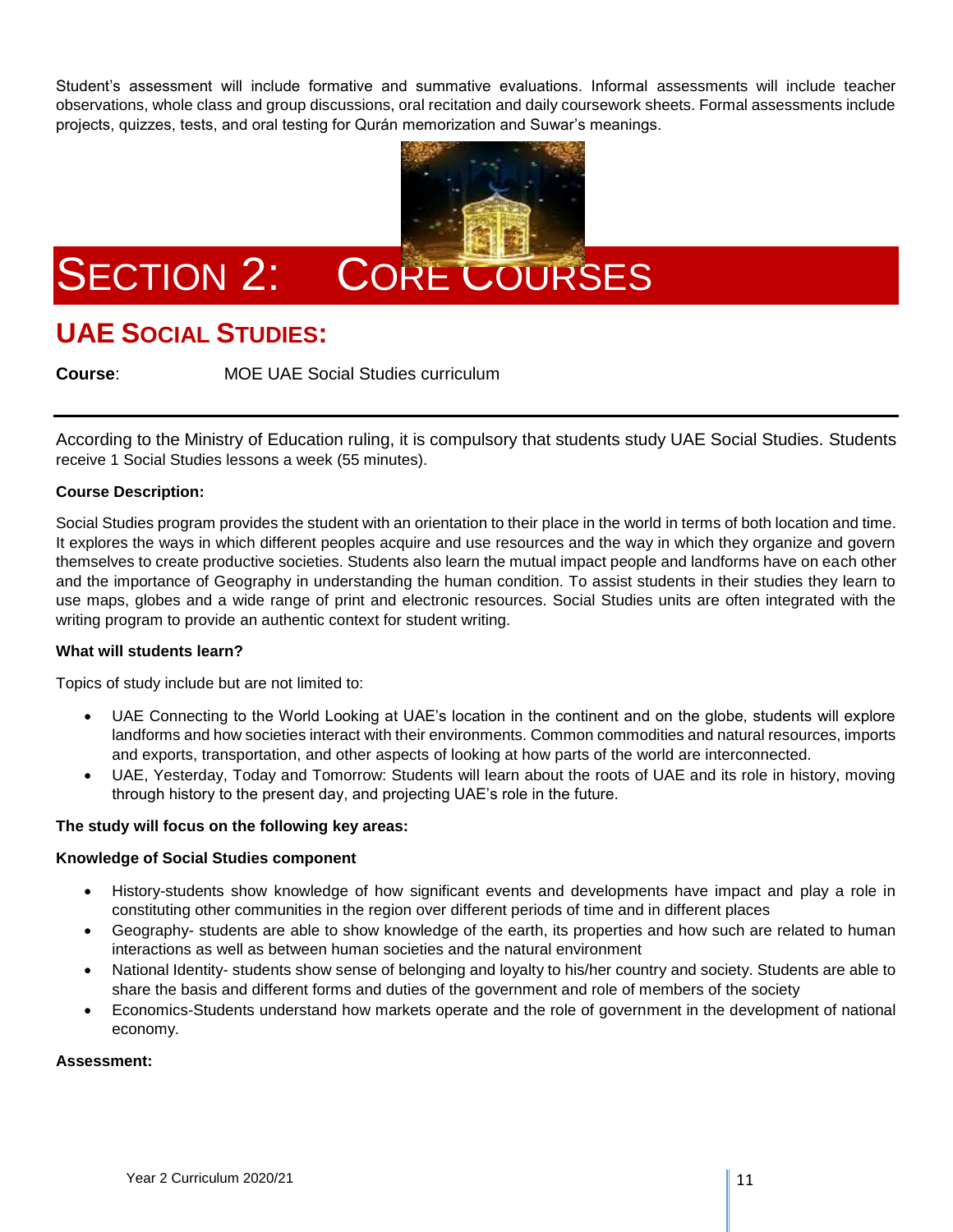Assessment methods are both summative (tests, major projects, and presentations) and formative (quizzes, discussions, role-plays, and other class activities.)



## SECTION 2: CORE COURSES

## **MORAL EDUCATION:**

**Faculty:** Moral Education

**Course**: MOE UAE curriculum

According to the Ministry of Education ruling, it is compulsory that students study Moral Education. Students attend one Moral Education lesson per week (55 minutes).

#### **Course Description:**

The Moral Education Program (MEP) covers four pillars of teaching and learning: character and morality; the individual and the community; civic studies; and cultural studies. The program blends academic content with an exploration of character and ethics.

These extend beyond textbooks and classroom teaching, providing students with an engaging educational experience that includes informal learning methods such as field trips and community outreach initiatives.

#### **What will students learn?**

- The ethical values, such as fairness, caring and honesty
- The development of moral thinking for individuals as active members of their families.
- Emirati history
- Emirati heritage

#### **The study of Moral Education will focus on the following key areas:**

• Fairness and Affection

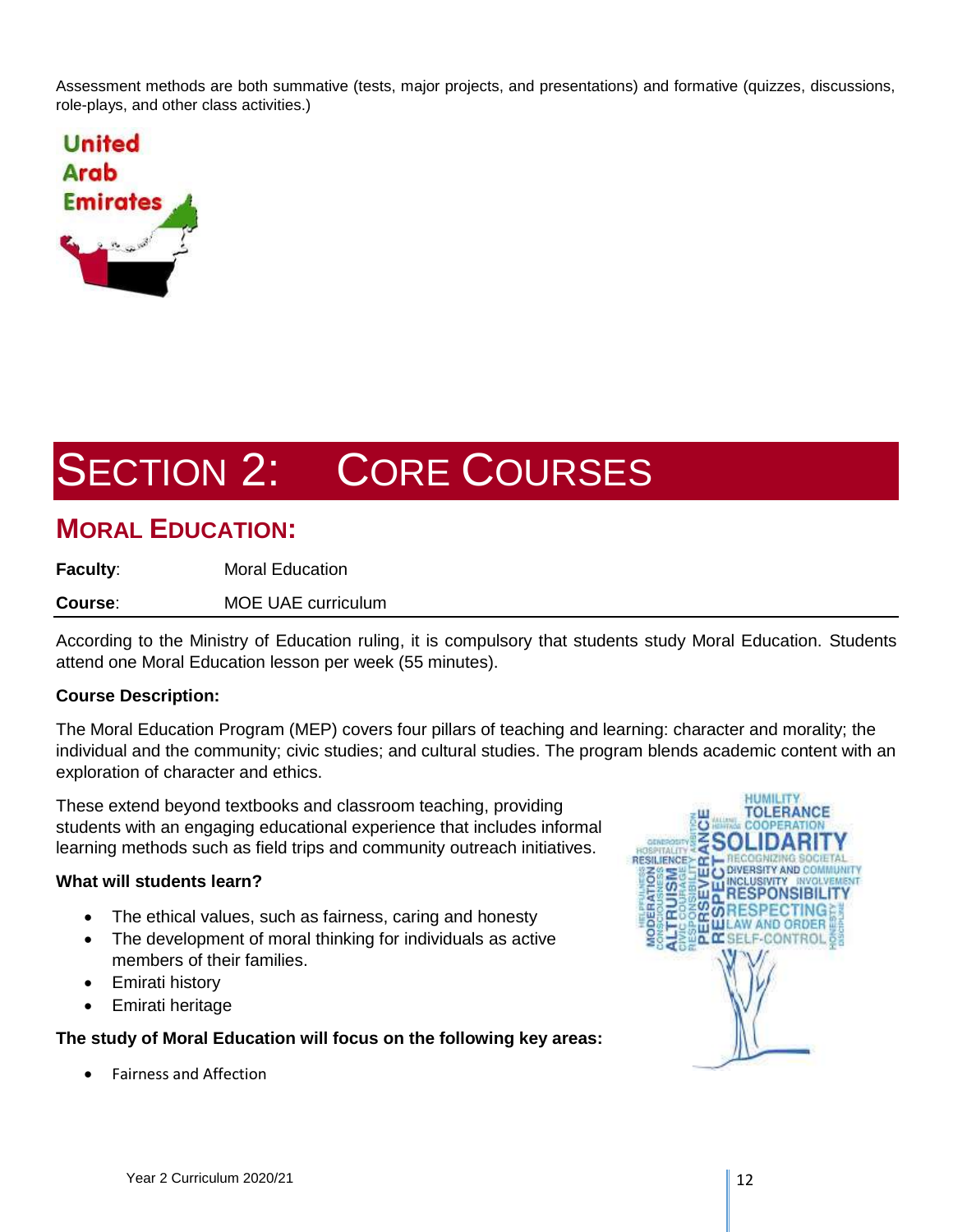- Me and My Family
- Discovering UAE Heritage Through Story Telling
- Discovering UAE Heritage Through Story Telling
- Caring and Honesty
- Friendship
- Intangible Heritage

**Assessment:** Assessment methods are both summative (tests, major projects and presentations) and formative (quizzes, discussions, role-plays and other class activities).

## **SECTION 2: CORE COURSES**

### **ENGLISH:**

**Course**: English National Curriculum – English

#### **Course Description:**

The overarching aim for English in the national curriculum is to promote high standards of language and literacy by equipping pupils with a strong command of the spoken and written word, and to develop their love of literature through widespread reading for enjoyment. The national curriculum for English aims to ensure that all pupils:

- read easily, fluently and with good understanding
- develop the habit of reading widely and often, for both pleasure and information
- acquire a wide vocabulary, an understanding of grammar and knowledge of linguistic conventions for reading, writing and spoken language
- appreciate our rich and varied literary heritage
- write clearly, accurately and coherently, adapting their language and style in and for a range of contexts, purposes and audiences
- use discussion in order to learn; they should be able to elaborate and explain clearly their understanding and ideas
- are competent in the arts of speaking and listening, making formal presentations, demonstrating to others and participating in debate
- **What will students learn?**

Year 2 students will be taught:

| <b>YEAR</b><br><b>ADING</b> | <b>WRITIN</b><br>FING | <b>VOCABULARY</b><br><b>ANF</b><br>…∧MM^∵ |
|-----------------------------|-----------------------|-------------------------------------------|
|-----------------------------|-----------------------|-------------------------------------------|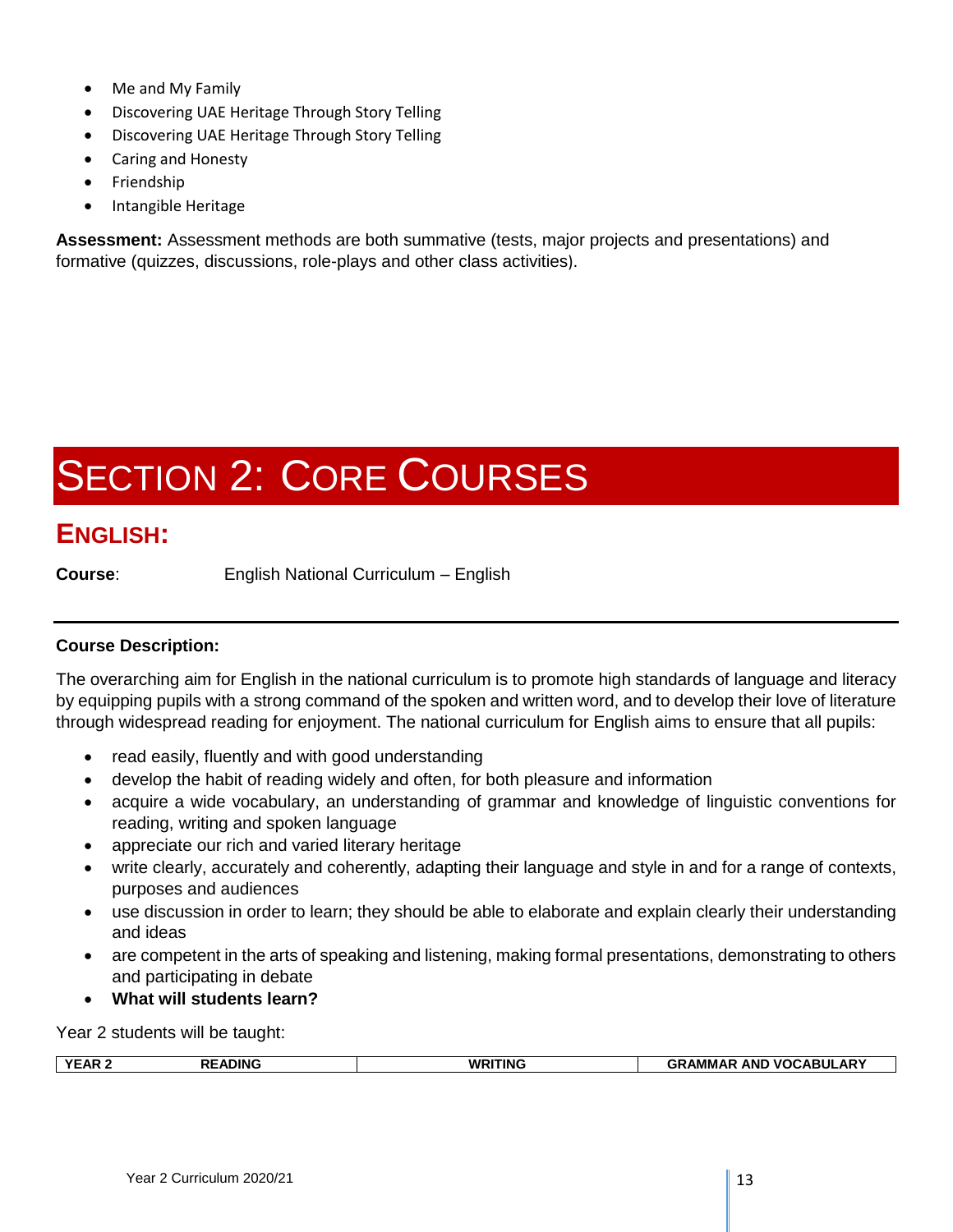- apply phonic knowledge and skills as the route to decode words until automatic decoding has become embedded and reading is fluent
- read accurately by blending the sounds in words that contain the graphemes taught so far, especially recognising alternative sounds for graphemes
- read accurately words of two or more syllables that contain the same graphemes as above
- read words containing common suffixes
- read further common exception words, noting unusual correspondences between spelling and sound and where these occur in the word
- read most words quickly and accurately, without overt sounding and blending, when they have been frequently encountered
- read aloud books closely matched to their improving phonic knowledge, sounding out unfamiliar words accurately, automatically and without undue hesitation
- re-read these books to build up their fluency and confidence in word reading. **Develop pleasure in reading,**

#### **motivation to read, vocabulary and understanding by:**

- listening to, discussing and expressing views about a wide range of contemporary and classic poetry, stories and non-fiction at a level beyond that at which they can read independently
- discussing the sequence of events in books and how items of information are related
- becoming increasingly familiar with and retelling a wider range of stories, fairy stories and traditional tales
- being introduced to non-fiction books that are structured in different ways
- Recognizing simple recurring literary language in stories and poetry
- discussing and clarifying the meanings of words, linking new meanings to known vocabulary
- discussing their favourite words and phrases
- continuing to build up a repertoire of poems learnt by heart, appreciating these and reciting some, with appropriate intonation to make the meaning clear
- understand both the books that they can already read accurately and fluently and those that they listen to by:
- drawing on what they already know or on background information and vocabulary provided by the teacher
- segmenting spoken words into phonemes and representing these by graphemes, spelling many correctly
- learning new ways of spelling phonemes for which one or more spellings are already known, and learn some words with each spelling, including a few common homophones
- learning to spell common exception words
- learning to spell more words with contracted forms
- learning the possessive apostrophe (singular) [for example, the girl's book]
- distinguishing between homophones and nearhomophones
- add suffixes to spell longer words, including –ment, –ness, –ful, –less, –ly

#### **Handwriting**

- Pupils should be taught to:
- form lower-case letters of the correct size relative to one another
- start using some of the diagonal and horizontal strokes needed to join letters and understand which letters, when adjacent to one another, are best left unjoined
- write capital letters and digits of the correct size, orientation and relationship to one another and to lower case letters
- use spacing between words that reflects the size of the letters.
- Pupils should be taught to:
- develop positive attitudes towards and stamina for writing by: **writing narratives about personal experiences and those of others (real and fictional)**
- writing about real events
- writing poetry
- writing for different purposes
- consider what they are going to write before beginning by:
- planning or saying out loud what they are going to write about
- writing down ideas and/or key words, including new vocabulary
- encapsulating what they want to say, sentence by sentence
- make simple additions, revisions and corrections to their own writing by:
- evaluating their writing with the teacher and other pupils
- re-reading to check that their writing makes sense and that verbs to indicate time are used correctly and consistently, including verbs in the continuous form
- Formation of nouns using suffixes such as –ness, –er and by compounding [for example, whiteboard, superman]
- Formation of adjectives using suffixes such as –ful, –less
- Use of the suffixes  $-er$ ,  $-est$  in adjectives and the use of –ly in Standard English to turn adjectives into adverbs
- Subordination (using when, if, that, because) and coordination (using or, and, but)
- Expanded noun phrases for description and specification [for example, the blue butterfly, plain flour, the man in the moon]
- How the grammatical patterns in a sentence indicate its function as a statement, question, exclamation or command
- Correct choice and consistent use of present tense and past tense throughout writing
- Use of the progressive form of verbs in the present and past tense to mark actions in progress [for example, she is drumming, he was shouting] **Punctuation**
- Use of capital letters, full stops,<br>question marks and question marks and exclamation marks to demarcate sentences
- Commas to separate items in a list
- Apostrophes to mark where letters are missing in spelling and to mark singular possession in nouns [for example, the girl's name]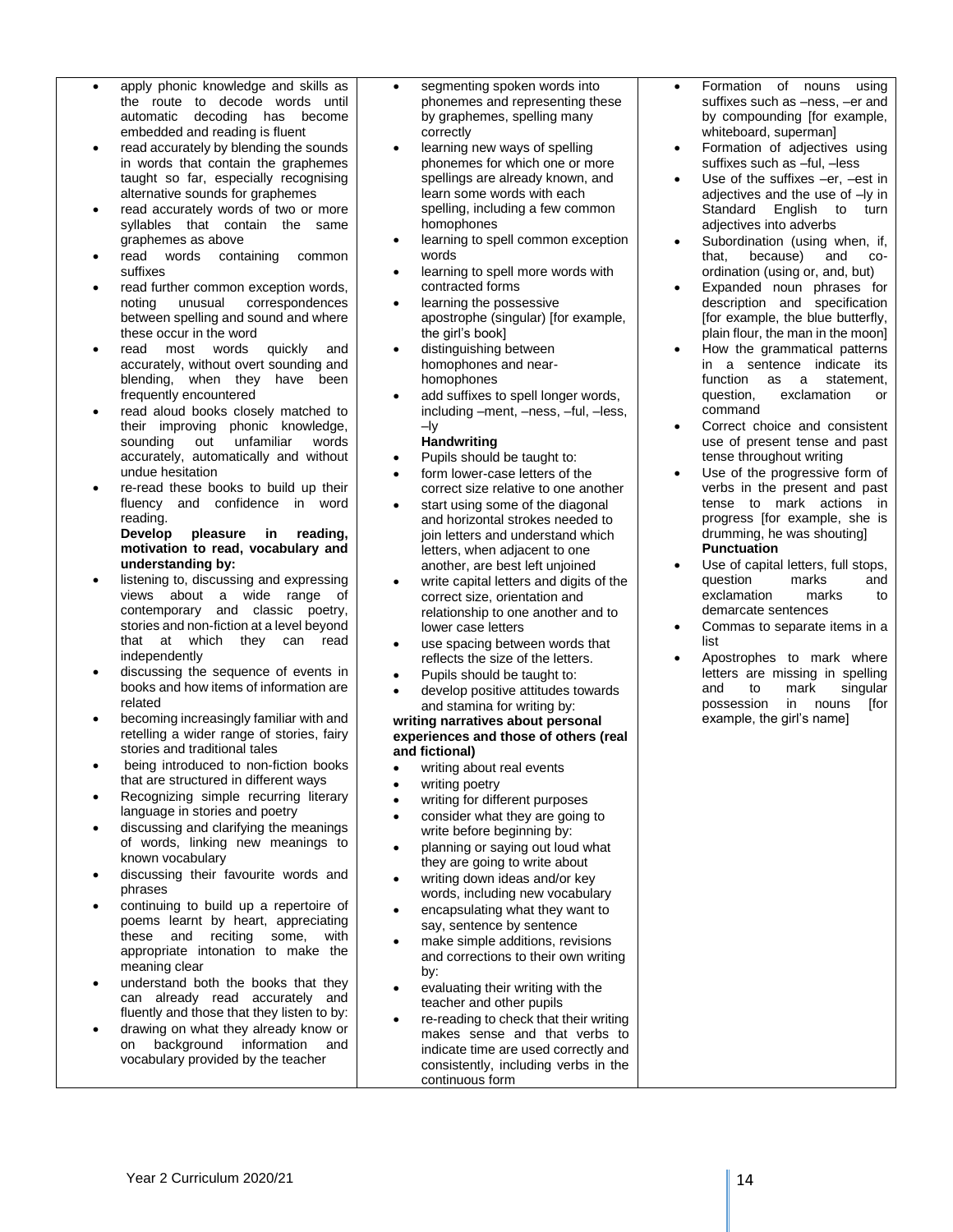| checking that the text makes sense to<br>them as they read and correcting<br>inaccurate reading<br>making inferences on the basis of what<br>is being said and done<br>answering and asking questions<br>predicting what might happen on the<br>basis of what has been read so far                           | proof-reading to check for errors in<br>spelling, grammar and punctuation<br>ffor example, ends of sentences<br>punctuated correctly]<br>read aloud what they have written<br>with appropriate intonation to make<br>the meaning clear. |  |
|--------------------------------------------------------------------------------------------------------------------------------------------------------------------------------------------------------------------------------------------------------------------------------------------------------------|-----------------------------------------------------------------------------------------------------------------------------------------------------------------------------------------------------------------------------------------|--|
| participate in discussion about books,<br>poems and other works that are read to<br>them and those that they can read for<br>themselves, taking turns and listening<br>to what others say<br>explain<br>and<br>their<br>discuss<br>understanding of books, poems and<br>other material, both those that they |                                                                                                                                                                                                                                         |  |
| listen to and those that they read for<br>themselves.                                                                                                                                                                                                                                                        |                                                                                                                                                                                                                                         |  |

#### **Assessment:**

Student assessment will include informal and formal assessment. Assessment will include observation of class participation, oral presentations, written anthologies, extended writing, vocabulary, spelling tests, reading responses, and reading comprehension.

# SECTION 2: CORE COURSES

### **MATHEMATICS:**

**Course: English** National Curriculum – Mathematics

#### **Course Description:**

The national curriculum for mathematics aims to ensure that all pupils:

- become fluent in the fundamentals of mathematics, including through varied and frequent practice with increasingly complex problems over time, so that pupils develop conceptual understanding and the ability to recall and apply knowledge rapidly and accurately.
- reason mathematically by following a line of enquiry, conjecturing relationships and generalizations, and developing an argument, justification or proof using mathematical language
- can solve problems by applying their mathematics to a variety of routine and non-routine problems with increasing sophistication, including breaking down problems into a series of simpler steps and persevering in seeking solutions

#### **What will students learn?**

In Year 2 students will be taught:

#### **Number and Place Value**

- count in steps of 2, 3, and 5 from 0, and in tens from any number, forward and backward
- recognise the place value of each digit in a two-digit number (tens, ones)
- identify, represent and estimate numbers using different representations, including the number line
- compare and order numbers from 0 up to 100; use  $\lt$ ,  $>$  and  $=$  signs
- read and write numbers to at least 100 in numerals and in words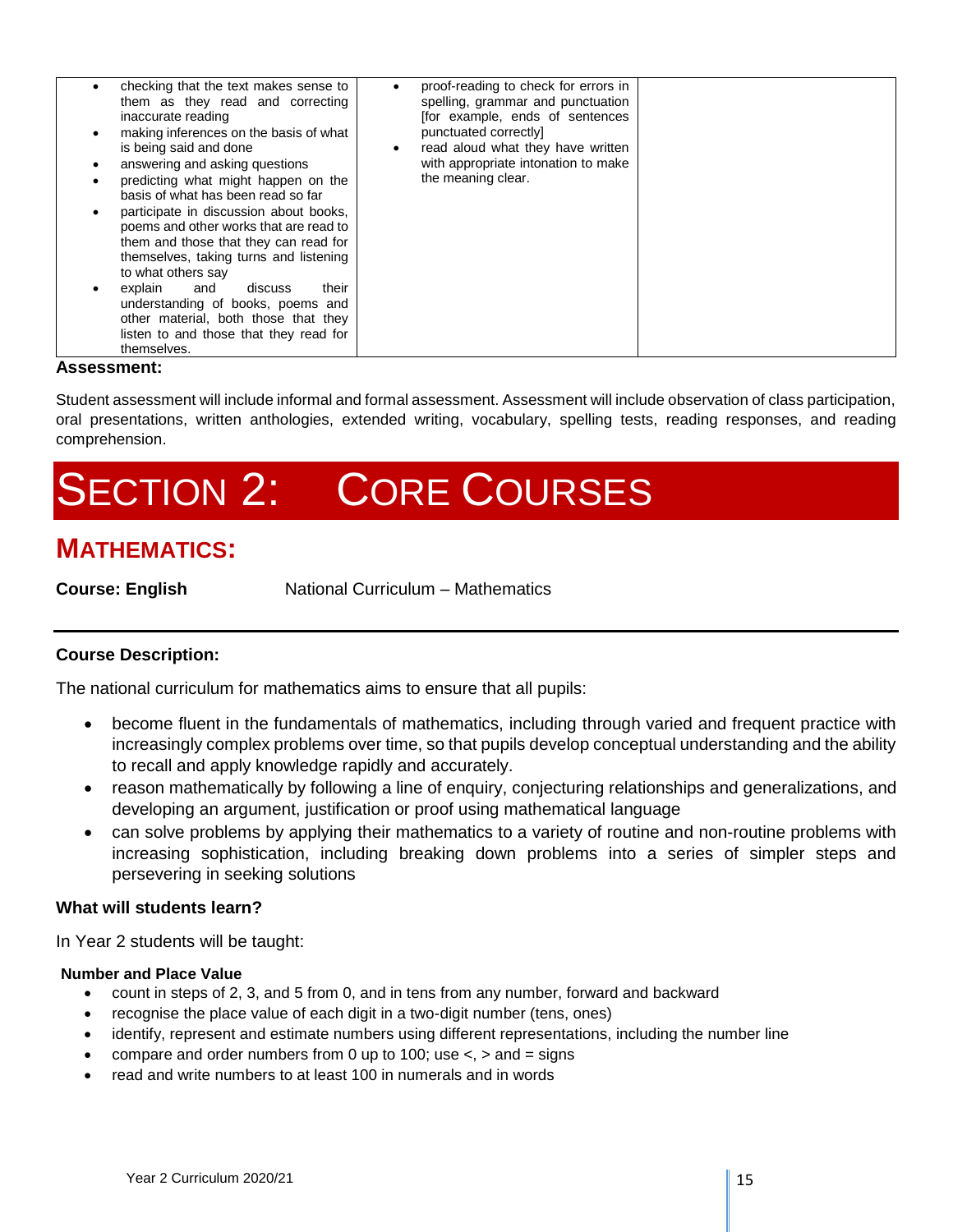use place value and number facts to solve problems.

#### **Addition and Subtraction**

- solve problems with addition and subtraction:
- ✓ using concrete objects and pictorial representations, including those involving numbers, quantities and measures
- $\checkmark$  applying their increasing knowledge of mental and written methods
- recall and use addition and subtraction facts to 20 fluently, and derive and use related facts up to 100
- add and subtract numbers using concrete objects, pictorial representations, and mentally, including:
- $\checkmark$  a two-digit number and ones
- $\checkmark$  a two-digit number and tens
- ✓ two two-digit numbers
- $\checkmark$  adding three one-digit numbers
- show that addition of two numbers can be done in any order (commutative) and subtraction of one number from another cannot
- recognise and use the inverse relationship between addition and subtraction and use this to check calculations and solve missing number problems.

#### **Multiplication and Division**

- recall and use multiplication and division facts for the 2, 5 and 10 multiplication tables, including recognising odd and even numbers
- calculate mathematical statements for multiplication and division within the multiplication tables and write them using the multiplication  $(x)$ , division  $(+)$  and equals  $(=)$  signs
- show that multiplication of two numbers can be done in any order (commutative) and division of one number by another cannot
- solve problems involving multiplication and division, using materials, arrays, repeated addition, mental methods, and multiplication and division facts, including problems in contexts.

#### **Fractions (including decimals and percentages)**

- recognise, find, name and write fractions ⅓, ¼, 2⁄4 and ¾ of a length, shape, set of objects or quantity
- write simple fractions e.g.  $\frac{1}{2}$  of 6 = 3 and recognise the equivalence of two quarters and one half.

#### **Measurement**

- choose and use appropriate standard units to estimate and measure length/height in any direction (m/cm); mass (kg/g); temperature (°C); capacity (litres/ml) to the nearest appropriate unit, using rulers, scales, thermometers and measuring vessels
- compare and order lengths, mass, volume/capacity and record the results using  $\rightarrow$ ,  $\lt$  and  $\lt$
- recognise and use symbols for pounds  $(E)$  and pence (p); combine amounts to make a particular value
- find different combinations of coins that equal the same amounts of money
- solve simple problems in a practical context involving addition and subtraction of money of the same unit, including giving change
- compare and sequence intervals of time
- tell and write the time to five minutes, including quarter past/to the hour and draw the hands on a clock face to show these times
- know the number of minutes in an hour and the number of hours in a day.

#### **Geometry - properties of space**

- identify and describe the properties of 2-D shapes, including the number of sides and line symmetry in a vertical line
- identify and describe the properties of 3-D shapes, including the number of edges, vertices and faces
- identify 2-D shapes on the surface of 3-D shapes, [for example, a circle on a cylinder and a triangle on a pyramid]
- compare and sort common 2-D and 3-D shapes and everyday objects.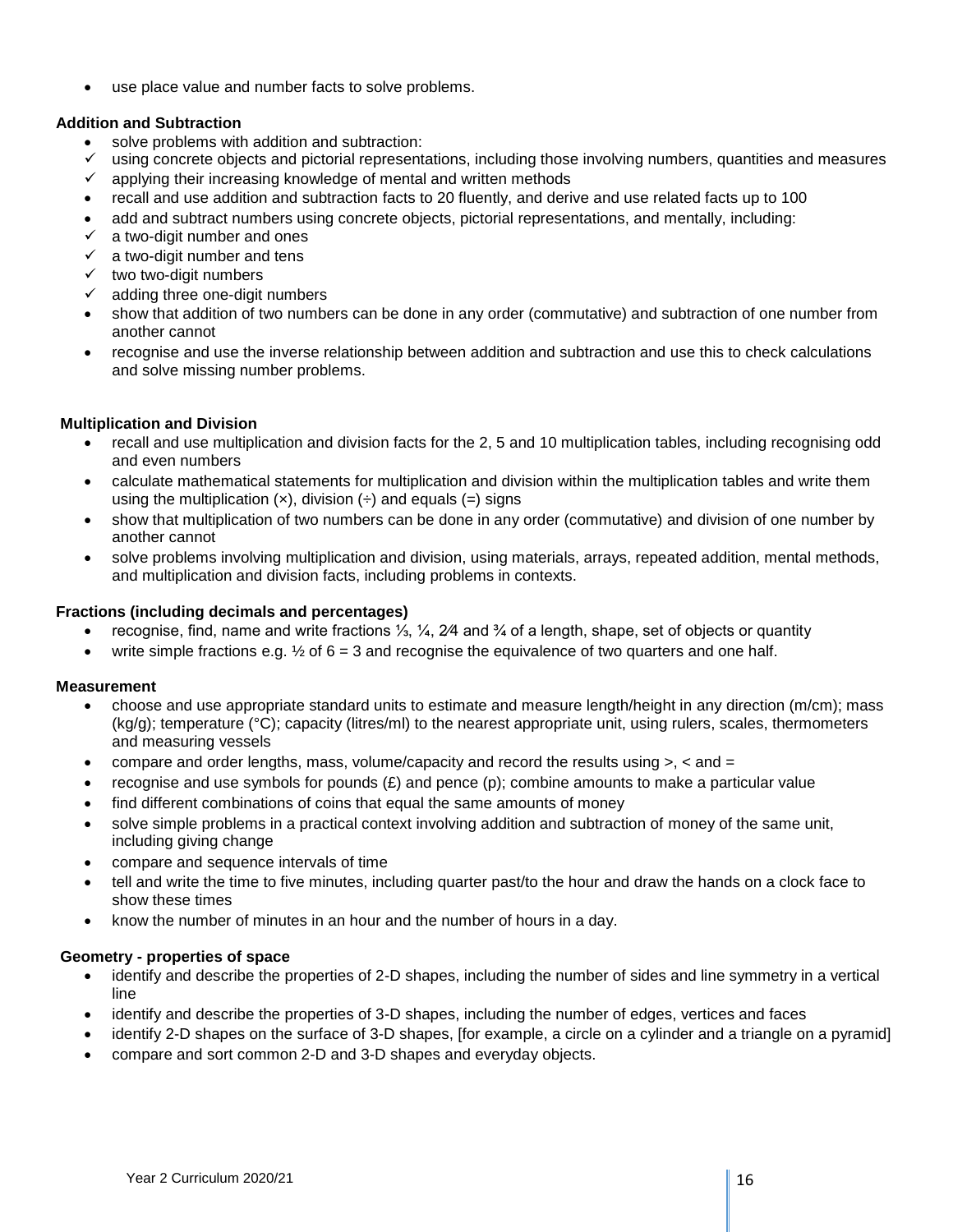#### **Geometry - position and direction**

- order and arrange combinations of mathematical objects in patterns and sequences
- use mathematical vocabulary to describe position, direction and movement, including movement in a straight line and distinguishing between rotation as a turn and in terms of right angles for quarter, half and three-quarter turns (clockwise and anti-clockwise).

#### **Statistics**

- interpret and construct simple pictograms, tally charts, block diagrams and simple tables
- ask and answer simple questions by counting the number of objects in each category and sorting the categories by quantity
- ask and answer questions about totaling and comparing categorical data

#### **Assessment:**

Student assessment will include informal and formal assessment. Assessment will also include completion of homework, class participation, quizzes, tests, mathematical investigations, assignments, and projects.



# SECTION 2: CORE COURSES

### **SCIENCE:**

**Course**: English National Curriculum – Science

A high-quality science education provides the foundations for understanding the world through the specific disciplines of biology, chemistry and physics.

#### **Course Description:**

The National Curriculum for science aims to ensure that all pupils: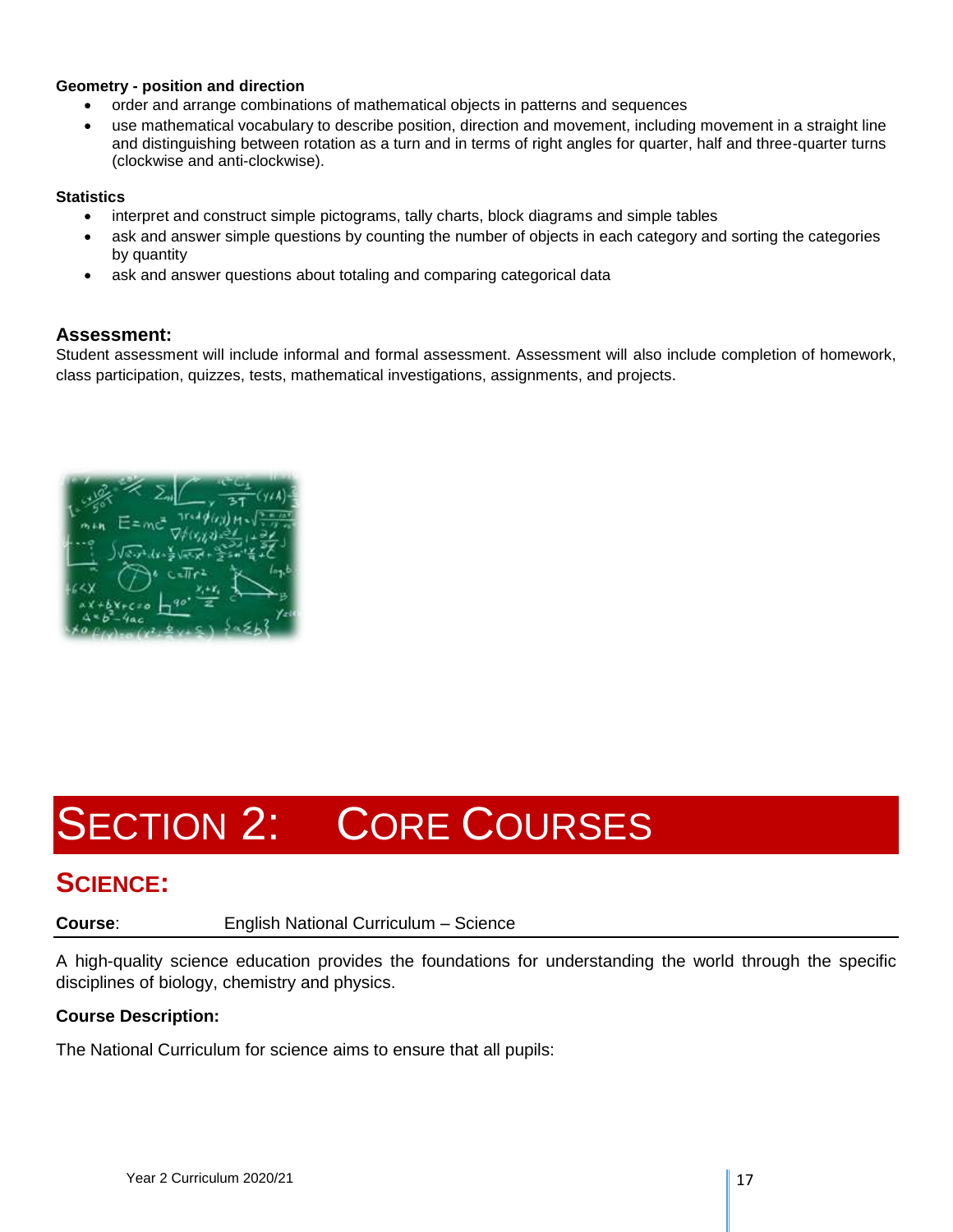- develop scientific knowledge and conceptual understanding through the specific disciplines of biology, chemistry and physics
- develop understanding of the nature, processes and methods of science through different types of science enquiries that help them to answer scientific questions about the world around them
- are equipped with the scientific knowledge required to understand the uses and implications of science, today and for the future.

#### **What will students learn?**

Year 2 students will be taught:

#### **Living things and their habitats**

- explore and compare the differences between things that are living, dead, and things that have never been alive
- identify that most living things live in habitats to which they are suited and describe how different habitats provide for the basic needs of different kinds of animals and plants, and how they depend on each other
- identify and name a variety of plants and animals in their habitats, including microhabitats
- describe how animals obtain their food from plants and other animals, using the idea of a simple food chain, and identify and name different sources of food

#### **Plants**

- observe and describe how seeds and bulbs grow into mature plants
- find out and describe how plants need water, light and a suitable temperature to grow and stay healthy

#### **Animals, including humans**

- notice that animals, including humans, have offspring which grow into adults
- find out about and describe the basic needs of animals, including humans, for survival (water, food and air)
- describe the importance for humans of exercise, eating the right amounts of different types of food, and hygiene

#### **Uses of everyday materials**

- identify and compare the suitability of a variety of everyday materials, including wood, metal, plastic, glass, brick, rock, paper and cardboard for particular uses
- find out how the shapes of solid objects made from some materials can be changed by squashing, bending, twisting and stretching

#### **Working scientifically**

To use the following practical scientific methods, processes and skills through the teaching of the programme of study content:

- asking simple questions and recognising that they can be answered in different ways
- observing closely, using simple equipment
- performing simple tests
- identifying and classifying
- using their observations and ideas to suggest answers to questions
- gathering and recording data to help in answering questions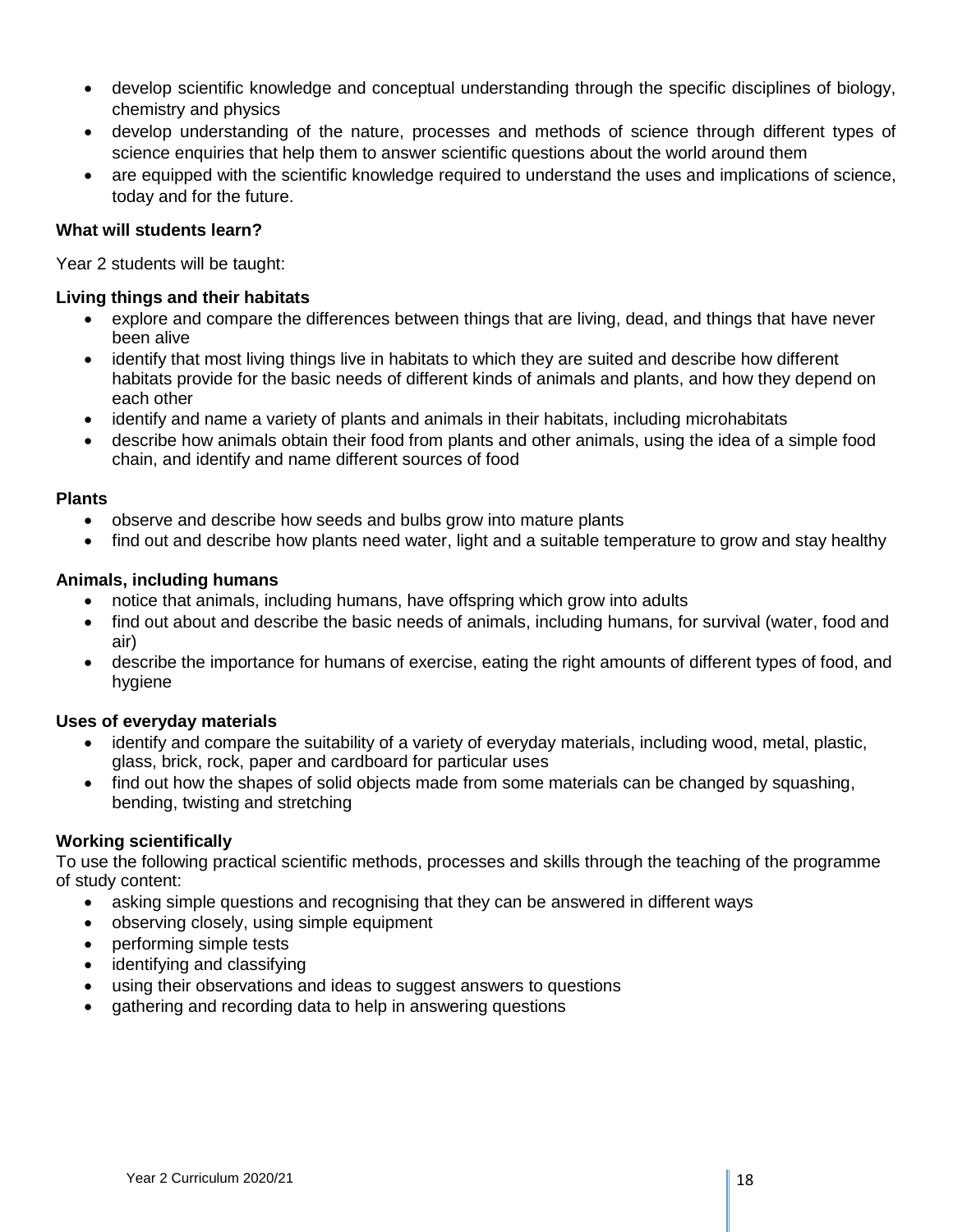#### **Assessment:**

Student assessment will include informal and formal assessment. Assessment will also include completion of homework, class participation, quizzes, tests, investigations, and projects.



# SECTION 3: FOUNDATION COURSES

## **ART:**

**Course**: English National Curriculum – Art

Students broaden specified studio skills in the areas of drawing, painting, printmaking, and design. Emphasis is on the development of artistic skills in various media. Creative problem solving and experimentation continue, with an aim to begin development of personal style.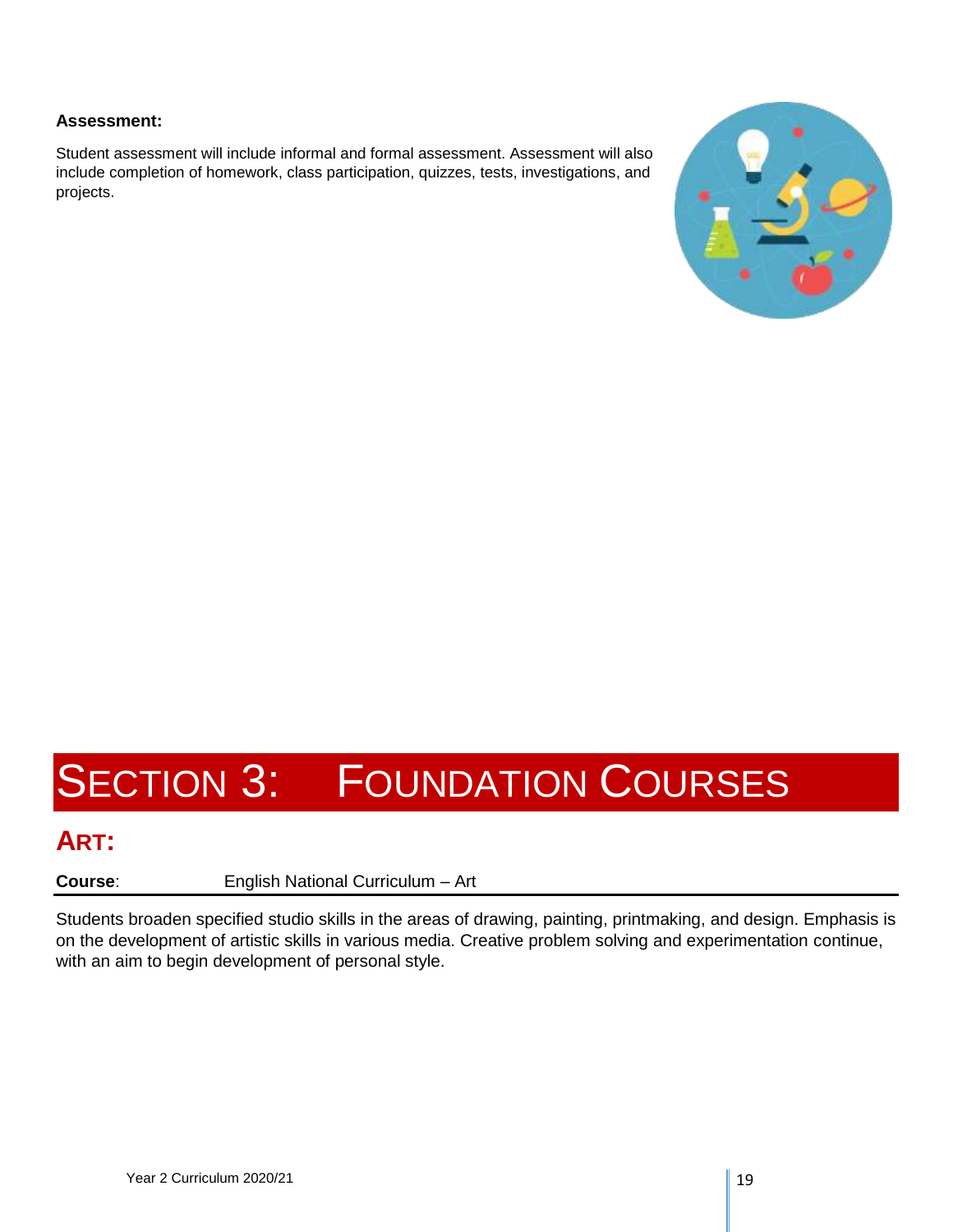

#### **Course Description:**

The national curriculum for art and design aims to ensure that all pupils:

- produce creative work, exploring their ideas and recording their experiences
- become proficient in drawing, painting, sculpture and other art, craft and design techniques
- evaluate and analyse creative works using the language of art, craft and design
- know about great artists, craft makers and designers, and understand the historical and cultural development of their art forms.

#### **What will students learn?**

Throughout Key Stage 2 (Year 2 - 5) students will be taught:

- to develop their techniques, including their control and their use of materials, with creativity, experimentation and an increasing awareness of different kinds of art, craft and design.
- to create sketch books to record their observations and use them to review and revisit ideas
- to improve their mastery of art and design techniques, including drawing, painting and sculpture with a range of materials [for example, pencil, charcoal, paint, clay]
- about great artists, architects and designers in history.

#### **Assessment:**

Teacher observation, participation in class, sketchbook, and projects are used to assess students.

## SECTION 3: FOUNDATION COURSES

### **GEOGRAPHY:**

#### **Course:** English National Curriculum – Geography

Students will be taught a wide range of skills from questioning to enquiry and thinking skills whilst looking at relevant and current Geographical topics and issues.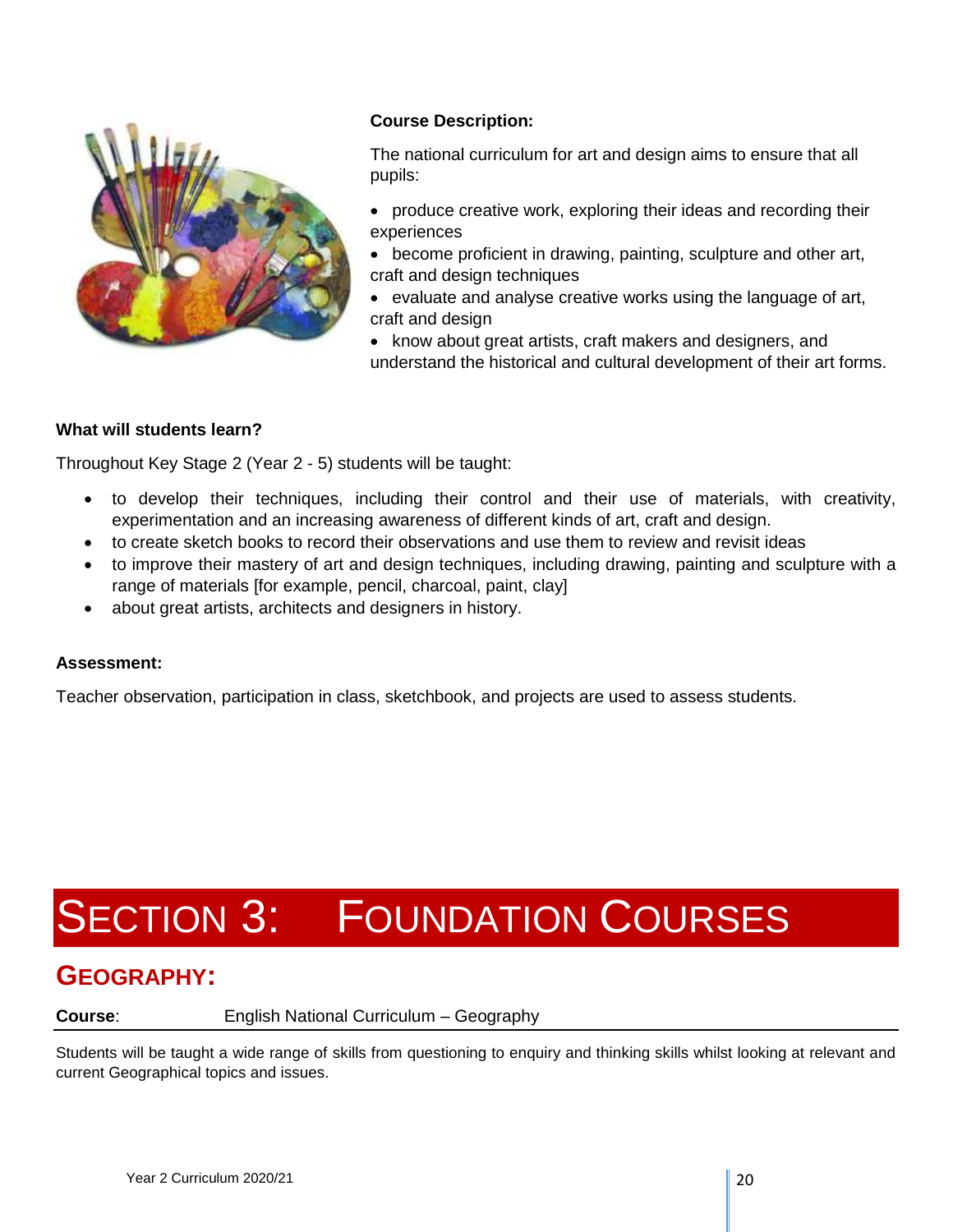#### **Course Description:**

The national curriculum for geography aims to ensure that all pupils:

- develop contextual knowledge of the location of globally significant places both terrestrial and marine including their defining physical and human characteristics and how these provide a geographical context for understanding the actions of processes
- understand the processes that give rise to key physical and human geographical features of the world, how these are interdependent and how they bring about spatial variation and change over time
- are competent in the geographical skills needed to:
	- $\circ$  collect, analyse and communicate with a range of data gathered through experiences of fieldwork that deepen their understanding of geographical processes
	- o interpret a range of sources of geographical information, including maps, diagrams, globes, aerial photographs and Geographical Information Systems (GIS)
	- $\circ$  communicate geographical information in a variety of ways, including through maps, numerical and quantitative skills and writing at length.

#### **What will students learn?**

Throughout Key Stage 1 (Years 1 - 2) students will be taught:

- Locational knowledge extend their locational knowledge and deepen their spatial awareness of the world's countries using maps of the world
- Place Knowledge understand geographical similarities, differences and links between places through the study of human and physical geography of a region
- Human and physical geography understand how human and physical processes interact to influence, and change landscapes, environments and the climate; and how human activity relies on effective functioning of natural systems
- Geographical skills and fieldwork
	- o use maps, atlases, globes and digital/computer mapping to locate countries and describe features studied
	- o use simple compass directions (North, South, East and West) and locational and directional language [for example, near and far; left and right], to describe the location of features and routes on a map; use symbols and key (including the use of Ordnance Survey maps) to build their knowledge of the United Kingdom and the wider world Geography
	- $\circ$  use fieldwork to observe, measure, record and present the human and physical features in the local area using a range of methods, including sketch maps, plans and graphs, and digital technologies.

**Assessment:** Student assessment will include informal assessment

## SECTION 3: FOUNDATION COURSES

## **HISTORY:**

**Course**: English National Curriculum – History

Students will understand the complexity of people's lives, the process of change, the diversity of societies and relationships between different groups, as well as their own identity and the challenges of their time.

#### **Course Description:**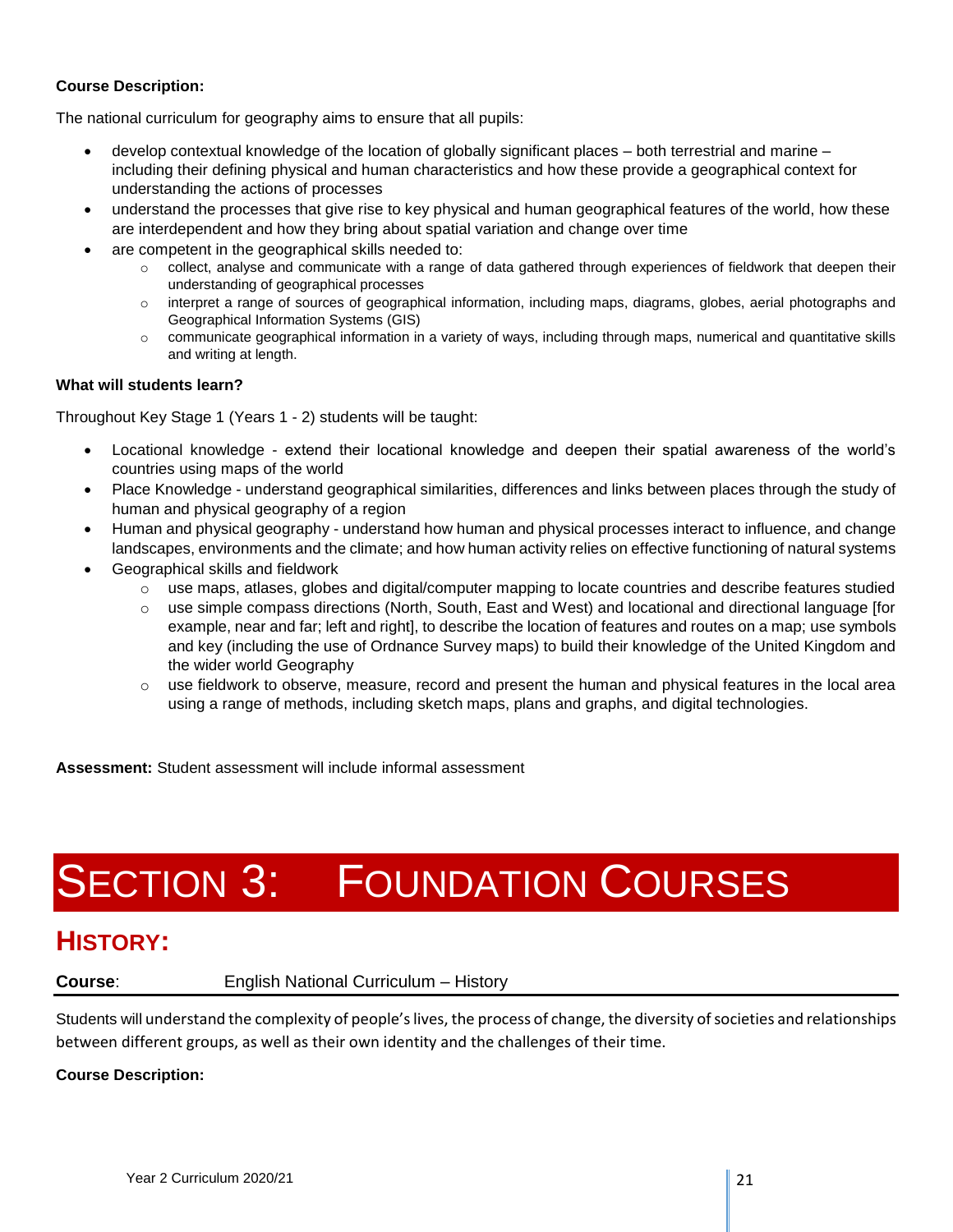The national curriculum for History aims to ensure that all pupils:

- Develop an awareness of the past, using common words and phrases relating to the passing of time.
- Know where the people and events they study fit within a chronological framework and identify similarities and differences between ways of life in different periods.
- Use a wide vocabulary of everyday historical terms.
- Ask and answer questions, choosing and using parts of stories and other sources to show that they know and understand key features of events.
- Understand some of the ways in which we find out about the past and identify different ways in which it is represented.

#### **What will students learn?**

Throughout Key Stage 1 (Year 2), students will be taught:

- Changes within living memory, where appropriate, these should be used to reveal aspects of change in national life
- Events beyond living memory that are significant nationally or globally (for example, the Great Fire of London)
- The lives of significant individuals in the past who have contributed to national and international achievements. Some should be used to compare aspects of life in different periods (for example, Florence Nightingale)
- Significant historical events, people and places in their own locality.

**Assessment:** Student assessment will include informal assessment

# SECTION 3: FOUNDATION COURSES

## **ICT:**

**Course**: ICT

Students will learn basic office productivity skills to be used in their core curriculum classes throughout the year. They will also focus on advancing their Excel skills. Students will create and edit web pages using the computer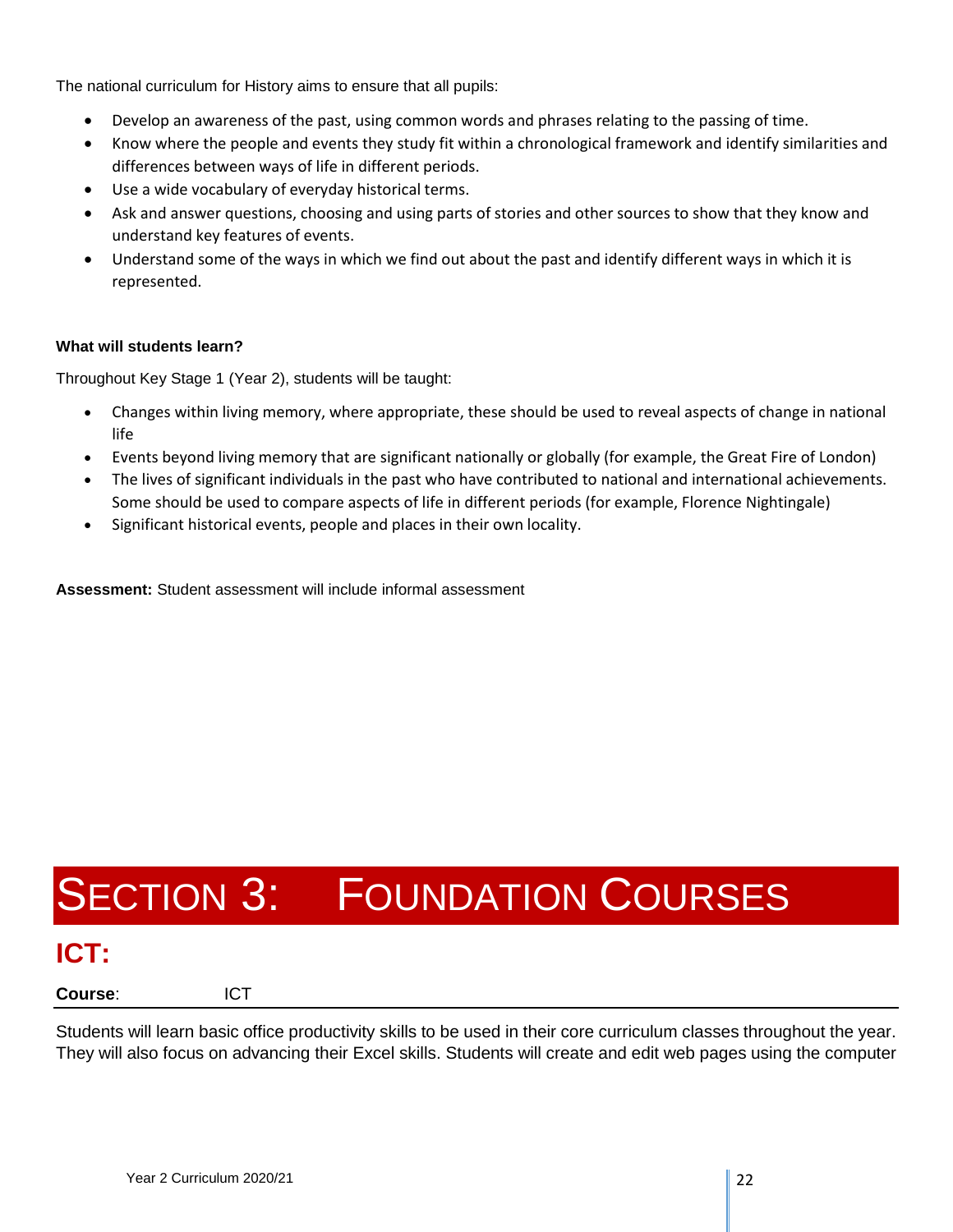programming language HTML. They will study the basics of visual layout and design principles, appropriate fonts, etc

#### **Course Description:**

ICT is taught as a standalone subject and is integrated throughout the curriculum as a teaching tool.

Students today are using the immense power of digital media to explore, connect, create, and learn in ways never before imagined. With this power, young people have extraordinary opportunities, and yet they face potential pitfalls, too. Some issues faced includes cyberbullying, digital cheating, and safety and security concerns. These issues underscore the need for students to learn and for teachers to teach digital literacy and citizenship skills. So as to ensure our students are safe and secured online, we have embedded "Digital Citizenship" as part of our curriculum, using the curriculum designed by Common sense media. The link for the curriculum is [https://www.commonsensemedia.org/educators/curriculum.](https://www.commonsensemedia.org/educators/curriculum)

#### **What will students learn?**

This scheme is taught discreetly. Pupils currently have 1 lesson of ICT per week where all curriculum strands are taught. In addition, ICT is regularly used by teachers throughout the school in their own subject areas further developing the knowledge and skills base of the students.

#### **Assessment:**

Students will be evaluated on a checklist of skills and on successful completion of projects using a rubric for the various programs being taught.



# SECTION 3: FOUNDATION COURSES

### **MUSIC:**

**Course**: English National Curriculum – Music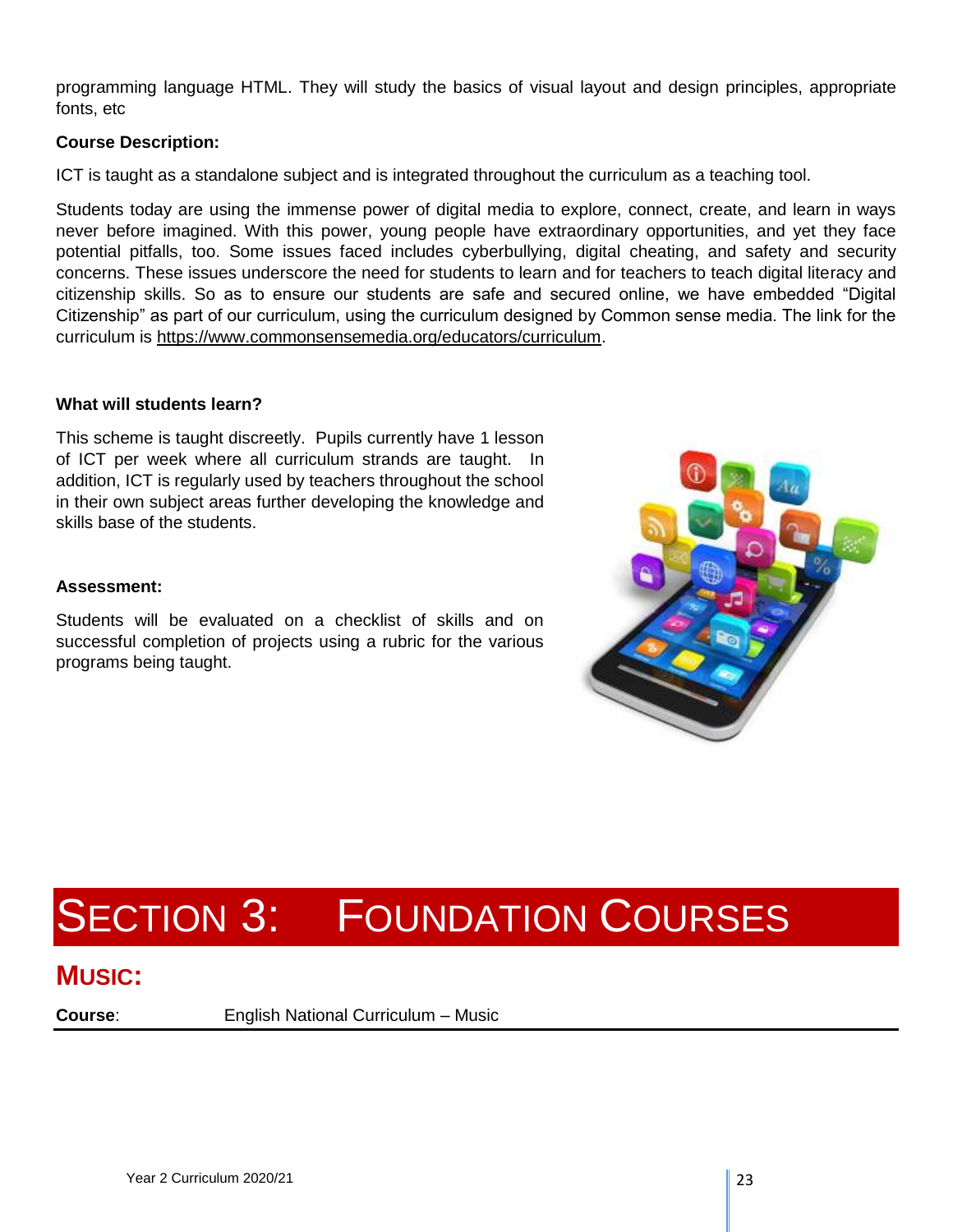Music is a universal language that embodies one of the highest forms of creativity. A high quality music education should engage and inspire pupils to develop a love of music and their talent as musicians, and so increase their self-confidence, creativity and sense of achievement.

#### **Course Description:**

The national curriculum for music aims to ensure that all pupils:

- perform, listen to, review and evaluate music across a range of historical periods, genres, styles and traditions, including the works of the great composers and musicians
- learn to sing and to use their voices, to create and compose music on their own and with others, have the opportunity to learn a musical instrument, use technology appropriately and have the opportunity to progress to the next level of musical excellence
- understand and explore how music is created, produced and communicated, including through the interrelated dimensions: pitch, duration, dynamics, tempo, timbre, texture, structure and appropriate musical notations.

#### **What will students learn?**

Throughout Key Stage 2 (Year 2 - 5) students will be taught:

- play and perform in solo and ensemble contexts, using their voices and playing musical instruments with increasing accuracy, fluency, control and expression
- improvise and compose music for a range of purposes using the inter-related dimensions of music
- listen with attention to detail and recall sounds with increasing aural memory
- use and understand staff and other musical notations
- appreciate and understand a wide range of high-quality live and recorded music drawn from different traditions and from great composers and musicians
- develop an understanding of the history of music.

#### **Assessment:**

Assessment is based on participation, self-evaluation, and assignments both written and played.

## SECTION 3: FOUNDATION COURSES

### **PHYSICAL EDUCATION:**

**Course**: English National Curriculum – PE

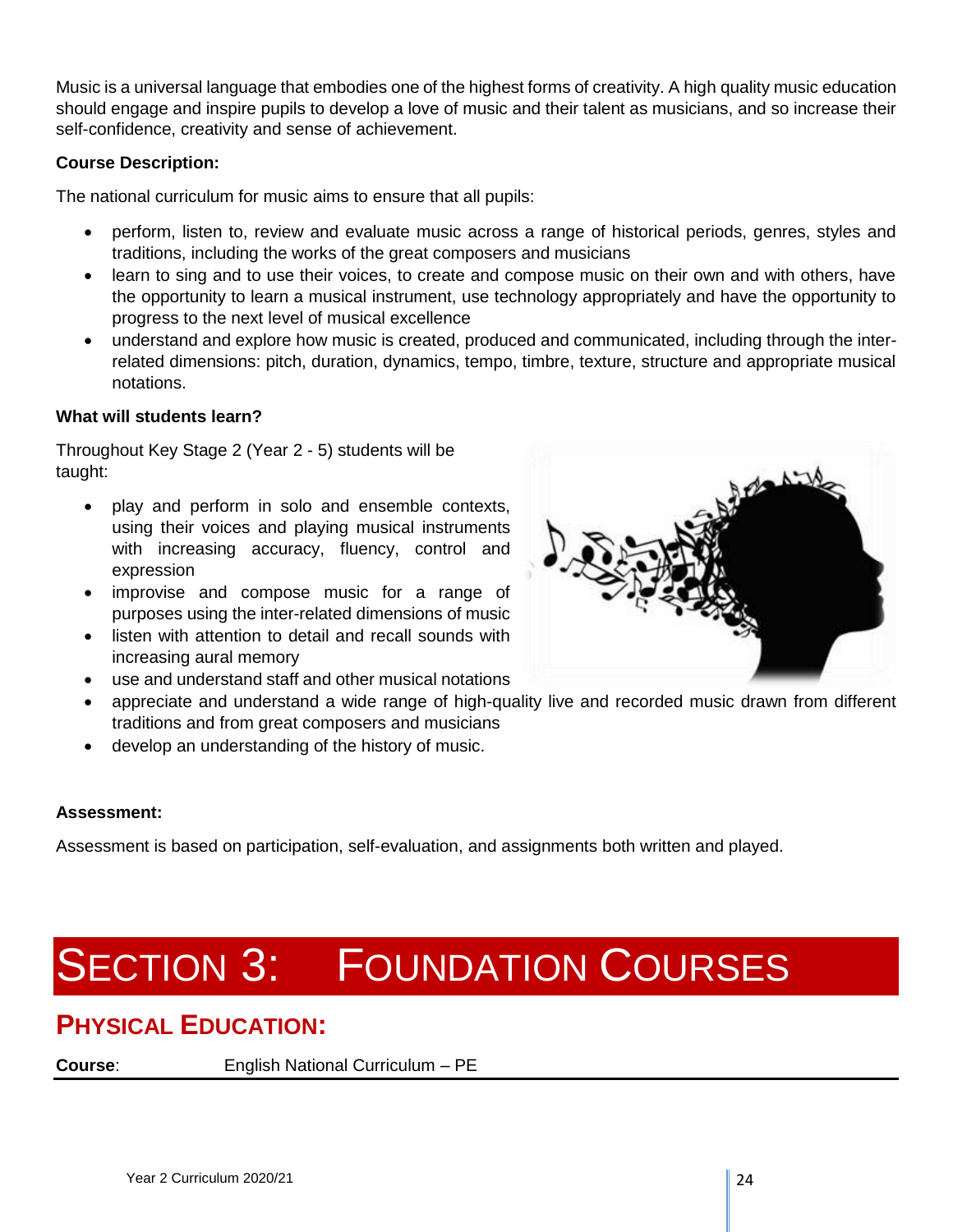A high-quality physical education curriculum inspires all pupils to succeed and excel in competitive sport and other physically-demanding activities. It provides opportunities for pupils to become physically confident in a way which supports their health and fitness.

#### **Course Description:**

The national curriculum for PE aims to ensure that all pupils:

- develop competence to excel in a broad range of physical activities
- are physically active for sustained periods of time
- engage in competitive sports and activities
- lead healthy, active lives.

#### **What will students learn?**



Throughout Key Stage 2 (Year 2 - 5) students will be taught:

- use running, jumping, throwing and catching in isolation and in combination
- play competitive games, modified where appropriate [for example, badminton, basketball, cricket, football, hockey, netball, rounders and tennis, and apply basic principles suitable for attacking and defending
- develop flexibility, strength, technique, control and balance [for example, through athletics and gymnastics]
- perform dances using a range of movement patterns
- take part in outdoor and adventurous activity challenges both individually and within a team
- compare their performances with previous ones and demonstrate improvement to achieve their personal best.

#### **Assessment:**

The course is designed to test students' understanding of the material using a variety of assessment methods including skill performance tests, written tests and quizzes, in addition to daily points allotted for attendance and participation.

# SECTION 4: ASSESSMENT

## **INTRODUCTION**

**Assessment Background**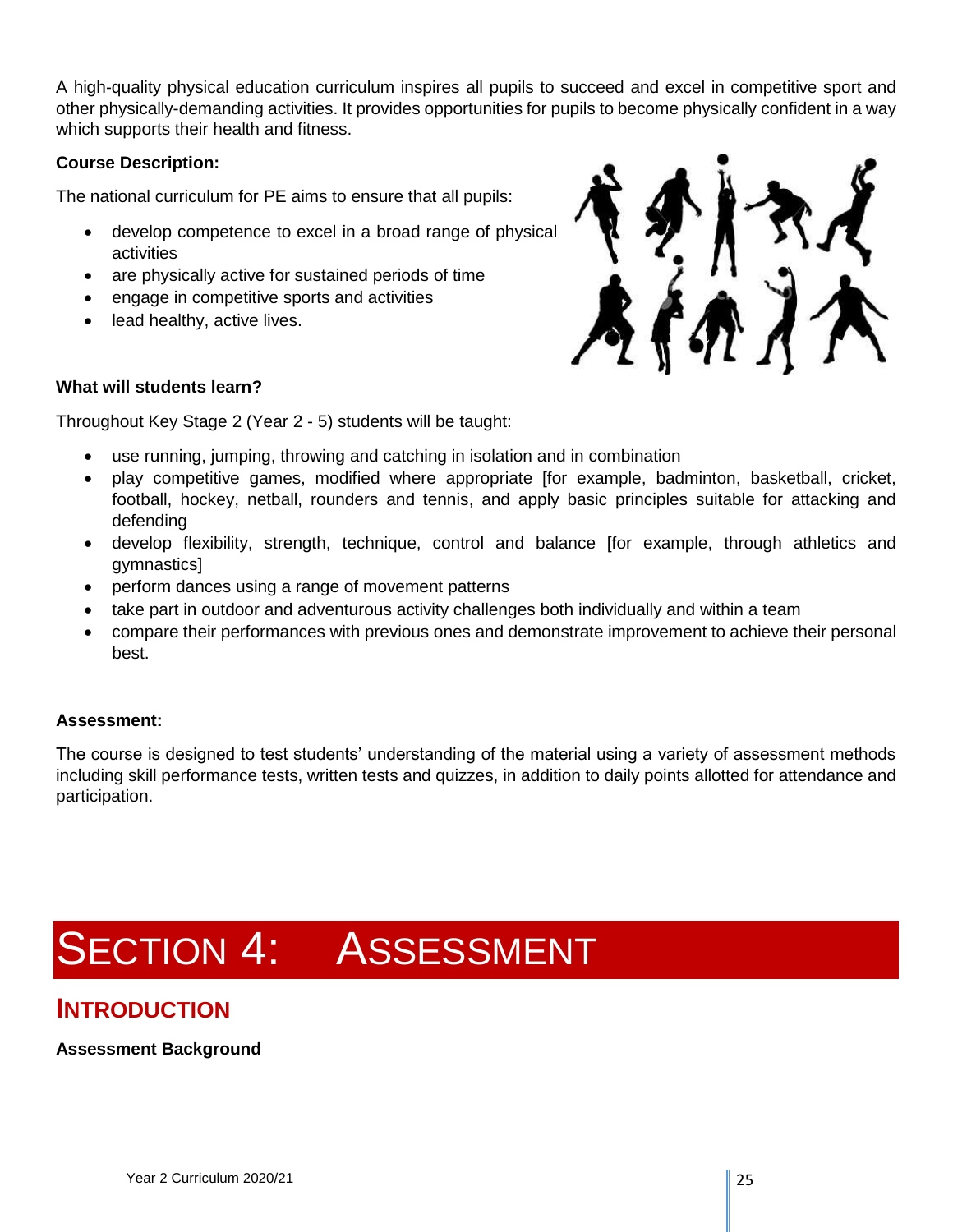Assessment is an integral part of Teaching and Learning and is required to optimise all students' learning and teachers' teaching by providing a picture of progress and achievements and to identify the next steps to success.

The primary purpose of assessment is to improve students' learning and teachers' teaching as both respond to the information it provides. Assessment is an ongoing process that arises out of the interaction between teaching and learning.

#### **Purpose of Assessment**

The purpose of assessment is to collect information. In education, assessment occurs when a teacher collects information about students' skills, understanding, knowledge and attitudes. Teachers collect this information in numerous ways. Some methods are quite structured, such as examinations, tests, practical work and checklists. Others are unstructured, such as conversations, questionnaires, observation schedules and student selfassessment. Teachers use these procedures to build a profile of what the student knows, understands and can do. Each piece of information is used as an indicator and is woven into the profile of the student. The more information put into the profile, the more accurate it will be.

## **ASSESSMENT POLICY AND PROCEDURES**

#### **Overview**

- The purpose is to promote and monitor the progress of students via a comprehensive assessment and reporting system that records data on a centralised system, enabling management information to be analysed and reports produced for a variety of audiences.
- It is fundamental to our mission that we are open and clear when making judgements about students' progress. We believe that students and parents have an entitlement to assessment information through a precise, informative and understandable reporting system.
- This information should tell students and parents how progress is being monitored, what targets and support are required, what an individual's attainment is and how comparable this is in relation to his or her peers.

#### **Student responsibilities**

- Complete the prescribed work requirements in each subject area
- Complete all assessment tasks
- Maintain a good record of attendance, punctuality, progress, homework and effort

#### **Staff responsibilities**

- Develop a teaching programme that adheres to the CIS assigned curriculum
- Ensure assessments are fair, valid and reliable
- Maintain accurate records of student's achievement and assessment
- Meet school and external agency timeframes for assessment and reporting
- Inform students and parents of academic progress

#### **Assessment Calendar**

### **Year 2 Assessment Plan at CIS**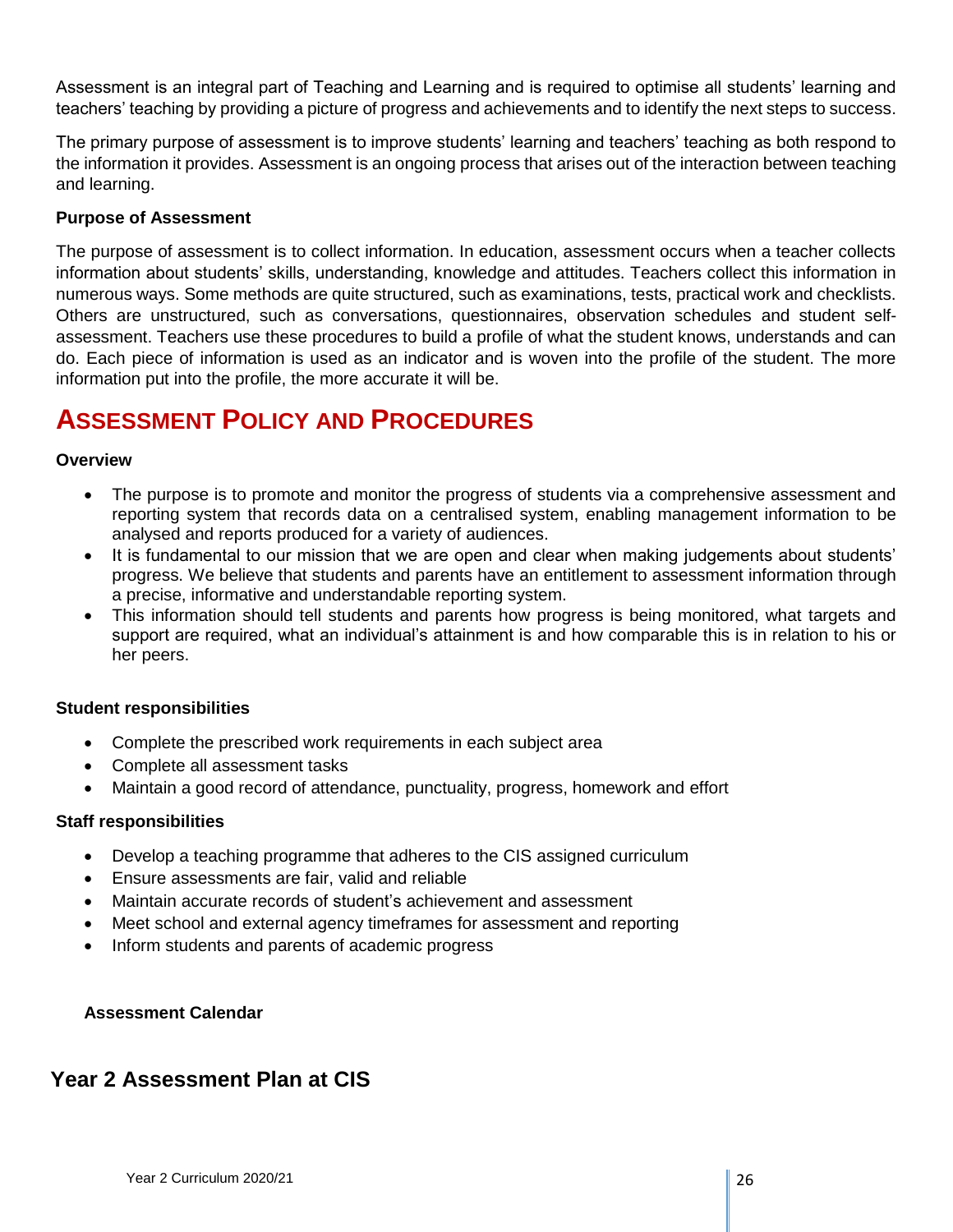| <b>Autumn</b> | <b>Spring</b> | <b>Summer</b> |
|---------------|---------------|---------------|
| Term          | Term          | Term          |

| <b>MATHS 2020 -2021</b> |                                                                |                                                                              |                                                                |                                                                |                                                            |                                                             |
|-------------------------|----------------------------------------------------------------|------------------------------------------------------------------------------|----------------------------------------------------------------|----------------------------------------------------------------|------------------------------------------------------------|-------------------------------------------------------------|
| <b>GL test</b>          | Autumn 1<br><b>Arithmetic and</b><br>Problem<br><b>Solving</b> | <b>Autumn 2</b><br><b>Arithmetic and</b><br><b>Problem</b><br><b>Solving</b> | Spring 1<br><b>Arithmetic and</b><br>Problem<br><b>Solving</b> | Spring 2<br><b>Arithmetic and</b><br>Problem<br><b>Solving</b> | Summer1<br><b>Arithmetic and</b><br><b>Problem Solving</b> | Summer 2<br><b>Arithmetic and</b><br><b>Problem Solving</b> |
| September               | $11^{th} - 15^{th}$<br>October                                 | $22^{nd} - 26^{th}$<br>November                                              | $7^{th}$ - 11 <sup>th</sup><br>February                        | $14^{th}$ - $18^{th}$<br>March                                 | $9^{th} - 13^{th}$<br>May                                  | $13^{th} - 17^{th}$<br>June                                 |

| <b>ENGLISH 2020-2021</b> |                                                  |                                           |                                                  |                                                  |                                                 |                                        |
|--------------------------|--------------------------------------------------|-------------------------------------------|--------------------------------------------------|--------------------------------------------------|-------------------------------------------------|----------------------------------------|
| <b>GL</b> test           | Autumn 1<br><b>Reading and</b><br><b>Writing</b> | Autumn 2<br>Reading<br><b>And Writing</b> | Spring 1<br><b>Reading and</b><br><b>Writing</b> | Spring 2<br><b>Reading and</b><br><b>Writing</b> | Summer1<br><b>Reading and</b><br><b>Writing</b> | Summer 2<br><b>Reading and Writing</b> |
| September                | $11^{th} - 15^{th}$<br>October                   | $22^{nd} - 26^{th}$<br>November           | $7^{th}$ - 11 <sup>th</sup><br>February          | $14^{th}$ - $18^{th}$<br>March                   | $9^{th}$ - $13^{th}$<br>May                     | $13^{th}$ - $17^{th}$<br>June          |

| <b>SCIENCE 2020 - 2021</b> |                     |                     |                             |                     |                    |                     |
|----------------------------|---------------------|---------------------|-----------------------------|---------------------|--------------------|---------------------|
| <b>Baseline</b>            | Autumn 1            | <b>Autumn 2</b>     | Spring 1                    | <b>Spring 2</b>     | Summer1            | Summer 2            |
| Assessment                 |                     |                     |                             |                     |                    |                     |
|                            | $11^{th} - 15^{th}$ | $22^{nd} - 26^{th}$ | $7^{th}$ - 11 <sup>th</sup> | $14^{th} - 18^{th}$ | $9^{th} - 13^{th}$ | $13^{th} - 17^{th}$ |
|                            | October             | November            | February                    | March               | May                | June                |
|                            |                     |                     |                             |                     |                    |                     |



#### **National Curriculum CIS Point Scale**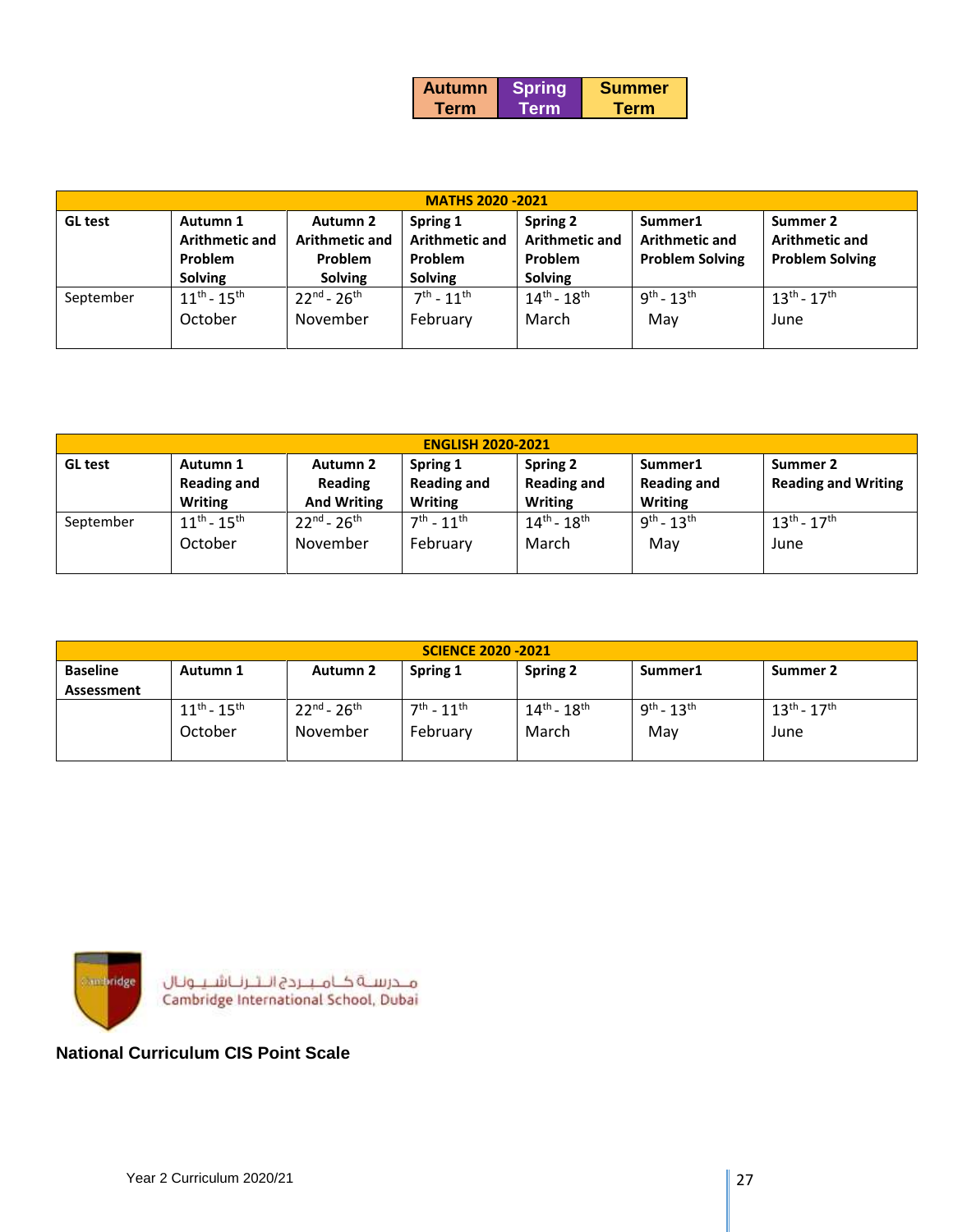For internal assessments, Point Scores are used to track students' education at CIS from Year 1-9. Each level in a subject describes a set of knowledge, skills and understanding in that subject. Students are graded using the Point Score.

| <b>CIS - Point Scale</b> |                                  |                |                       |                                                                                                                                                                                  |  |
|--------------------------|----------------------------------|----------------|-----------------------|----------------------------------------------------------------------------------------------------------------------------------------------------------------------------------|--|
| Marks                    | <b>Indicator</b><br>bv<br>colour | Point<br>Scale | <b>IGCSE</b><br>Grade | <b>Descriptor</b>                                                                                                                                                                |  |
| 91-100                   |                                  | 9              | д.                    | Student demonstrates both breadth and depth of knowledge and                                                                                                                     |  |
| 85 - 90                  |                                  | 8              | А.                    | understanding of the topic/curriculum standard. Originality and insight are<br>consistently evident.                                                                             |  |
| 80 - 84                  |                                  | 7              | Δ                     | Student demonstrates extensive knowledge and understanding of the topic<br>using them effectively in a wide range of contexts. Originality and insight are<br>generally evident. |  |
| 77 - 79                  |                                  | 6+             | B+                    | Student applies a wide range of technique to exhibit his/her understanding of                                                                                                    |  |
| $74 - 76$                |                                  | 6              | в                     | the topic and use abstract knowledge in a range of contexts.                                                                                                                     |  |
| $71 - 73$                |                                  | 6-             | в.                    | Student is able to apply and use knowledge and understanding in unfamiliar                                                                                                       |  |
| 68 - 70                  |                                  | 5+             | C+                    | contexts. Analysis, synthesis and evaluation are occasionally evident. He/ She                                                                                                   |  |
| $65 - 67$                |                                  | 5              | c                     | meets the expected curriculum standards.                                                                                                                                         |  |
| $62 - 64$                |                                  | 4              | c.                    | Student understands and relates to the topic using appropriate terminology.<br>He/She applies and uses knowledge and understanding in familiar contexts.                         |  |
| $59 - 61$                |                                  | з              | D                     |                                                                                                                                                                                  |  |
| $56 - 58$                |                                  | $^{2+}$        | D-                    | Student shows his/her developing knowledge and understanding of the topic.                                                                                                       |  |
| $53 - 55$                |                                  | 2              | F                     | He/She begins to identify the different the ways in which the topic is<br>represented and suggest answers relevant to the questions.                                             |  |
| $50 - 52$                |                                  | 2-             | E-                    |                                                                                                                                                                                  |  |
| $40 - 49$                |                                  | $1+$           | F                     | Student shows his/her emerging knowledge and understanding of the topic.                                                                                                         |  |
| 30 - 39                  |                                  | 1              | F-                    | He/She begins to recognise and respond to the questions with the help of<br>prompts and suggestions.                                                                             |  |
| $20 - 29$                |                                  | 1-             | G                     |                                                                                                                                                                                  |  |
| $0 - 19$                 |                                  |                | U                     | <b>Ungraded</b>                                                                                                                                                                  |  |



مـدرسـة كـامـيـردج الـتـرنـاشـيـونـال Cambridge International School, Dubai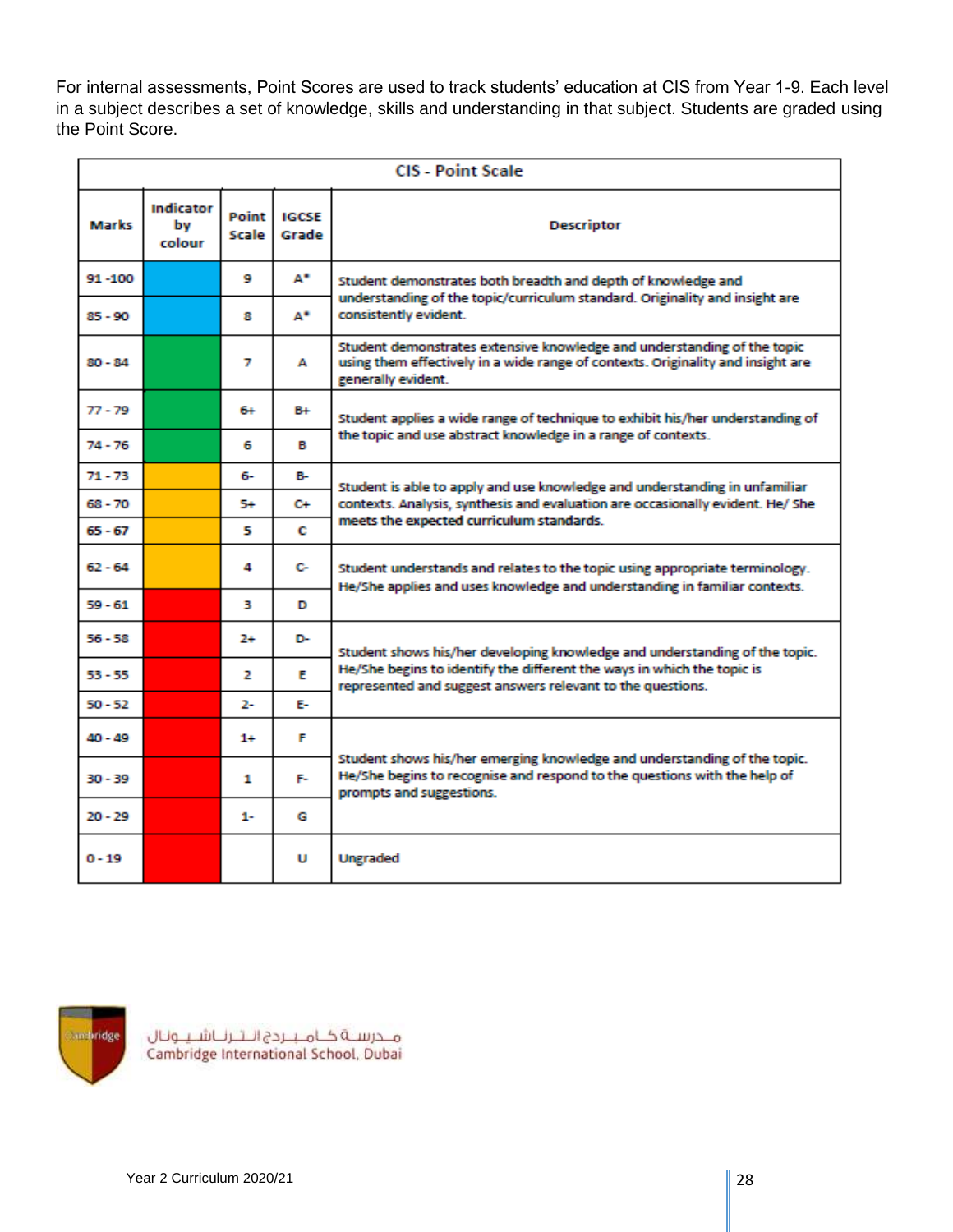#### **External Assessments at CIS**

CIS takes part in Baseline (FS student test), The Cognitive Abilities Test (CAT4), and Progress Tests (PT English, Maths and Science) and IGCSE.

#### **Baseline:**

These test measures a pupil's stage in language, literacy and mathematics upon completion of FS-2. The assessment contains a mixture of oral and touch based questions, with full-colour illustrations that will be highly appealing to young children. Three sections measure literacy, language and mathematics on entry and, optionally literacy and mathematics at the end of the Foundation Stage.

Used together the assessment provides a more rounded view of each pupil, which compliments teacher's observational assessments.

#### **The Cognitive Abilities Test (CAT4):**

CAT4 assesses a pupil's ability to reason with and manipulate different types of material through a series of Verbal, Non-Verbal, Quantitative and Spatial Ability tasks. Together, these four tests provide teachers with a comprehensive profile of a pupil's reasoning abilities, and as such the core abilities related to learning.

The resulting data can then be used to identify a pupil's strengths, weaknesses and learning preferences, providing accurate and reliable information that is essential for personalised learning. The more we know about a pupil, the better position we should be in to offer a learning environment and ways of teaching and learning that allow pupils to maximise their potential. Information about a pupil's reasoning ability will be key to many decisions and is considered alongside attainment data and other factors known to impact on learning, such as attendance and attitude.

#### **Progress Tests (PT)**

These are nationally benchmarked assessments. They will be used year-on-year to support teachers at CIS in identifying current levels of attainment and monitoring progress. The group of tests reflects the English National Curriculum as well as the other UK curricula, making it up-to-date and highly relevant.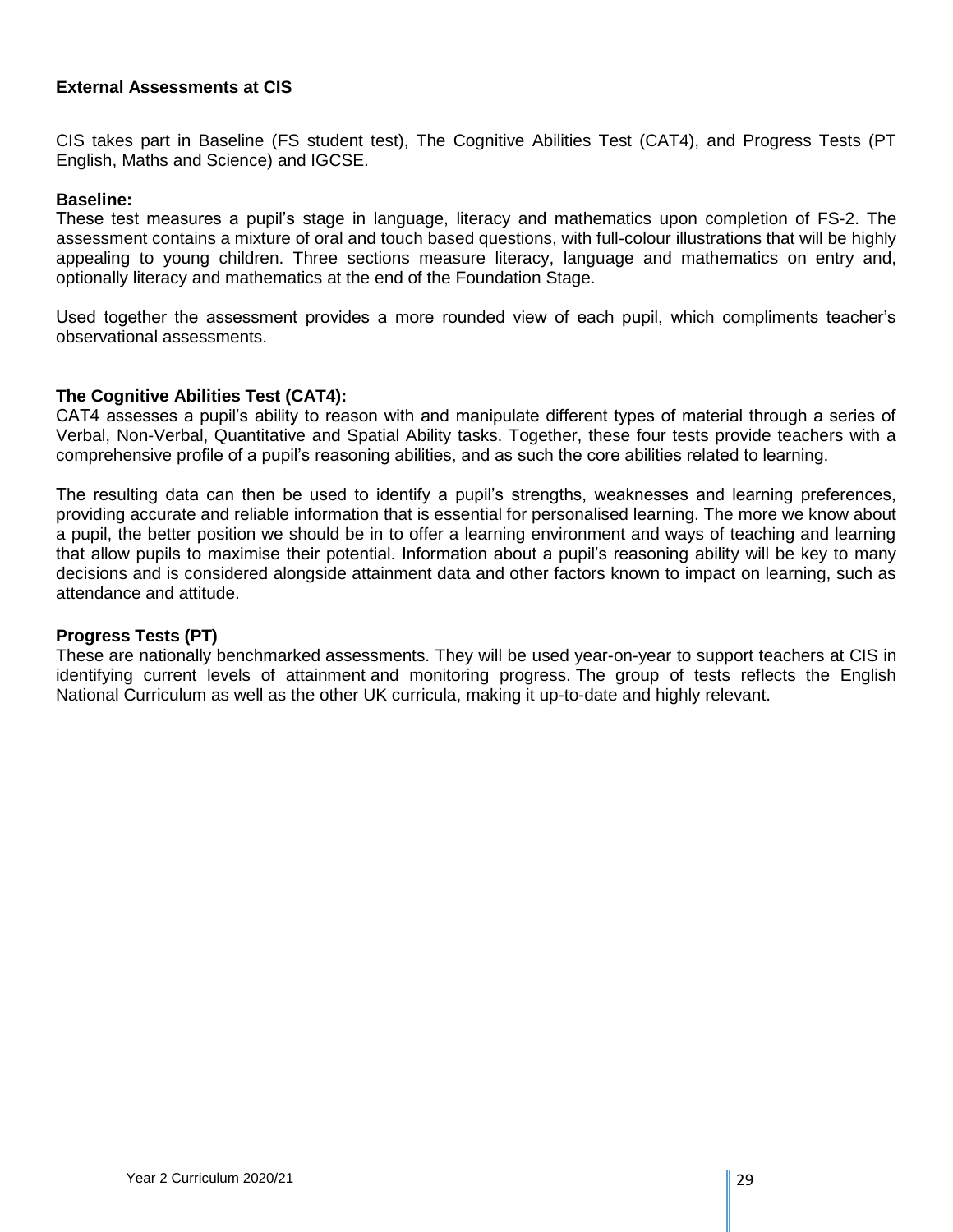| Year                    | <b>Baseline</b> | CAT4 | <b>Progress Test</b> |
|-------------------------|-----------------|------|----------------------|
| FS <sub>1</sub>         |                 |      |                      |
| FS <sub>2</sub>         |                 |      |                      |
| 1                       |                 |      |                      |
| $\overline{2}$          |                 |      | ✓                    |
| 3                       |                 |      | ✓                    |
| $\overline{\mathbf{4}}$ |                 | √    |                      |
| 5                       |                 |      |                      |
| 6                       |                 |      |                      |
| $\overline{7}$          |                 |      |                      |
| 8                       |                 |      |                      |
| 9                       |                 |      |                      |

### **Target Setting**

Targets for students be generated from external assessments: CAT4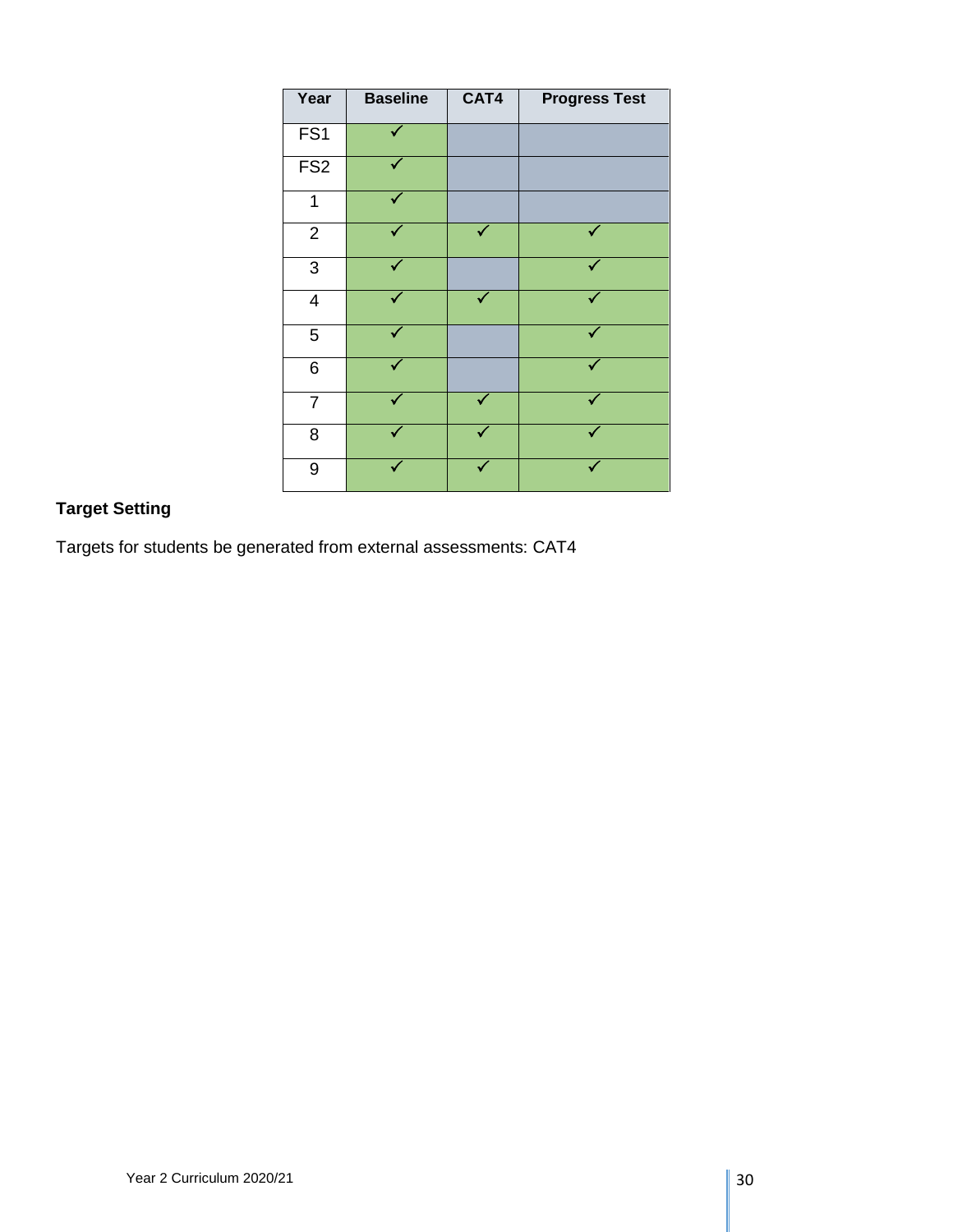# SECTION 5: REPORTING

## **REPORTING TO PARENTS**

#### **Reporting Overview**

The aims of reporting:

- Reports should provide parents with an accurate picture about pupils' achievements and progress, in clear and accessible language
- Reports should reflect attainment and achievement within the National Curriculum
- Reports should be based on evidence from formative assessment and recording
- Reports should be manageable for teachers to produce
- Reports should have a positive effect on pupils' attitudes and motivation
- Reports should support pupils' learning by setting targets
- The reporting process should provide opportunities for pupil involvement
- The reporting process should be part of a continuing dialogue with parents and encourage parental involvement and support

#### **Direct contact between Staff and Parents:**

- **Parent Coffee Morning** (see school calendar for dates) Parents are invited to come into school to meet senior leaders and discuss any areas of learning regarding their child's progress
- **Parent Teacher Meeting** three times during the school year, for parents to meet with classroom teachers and discuss progress, attainment, effort and attitude to learning